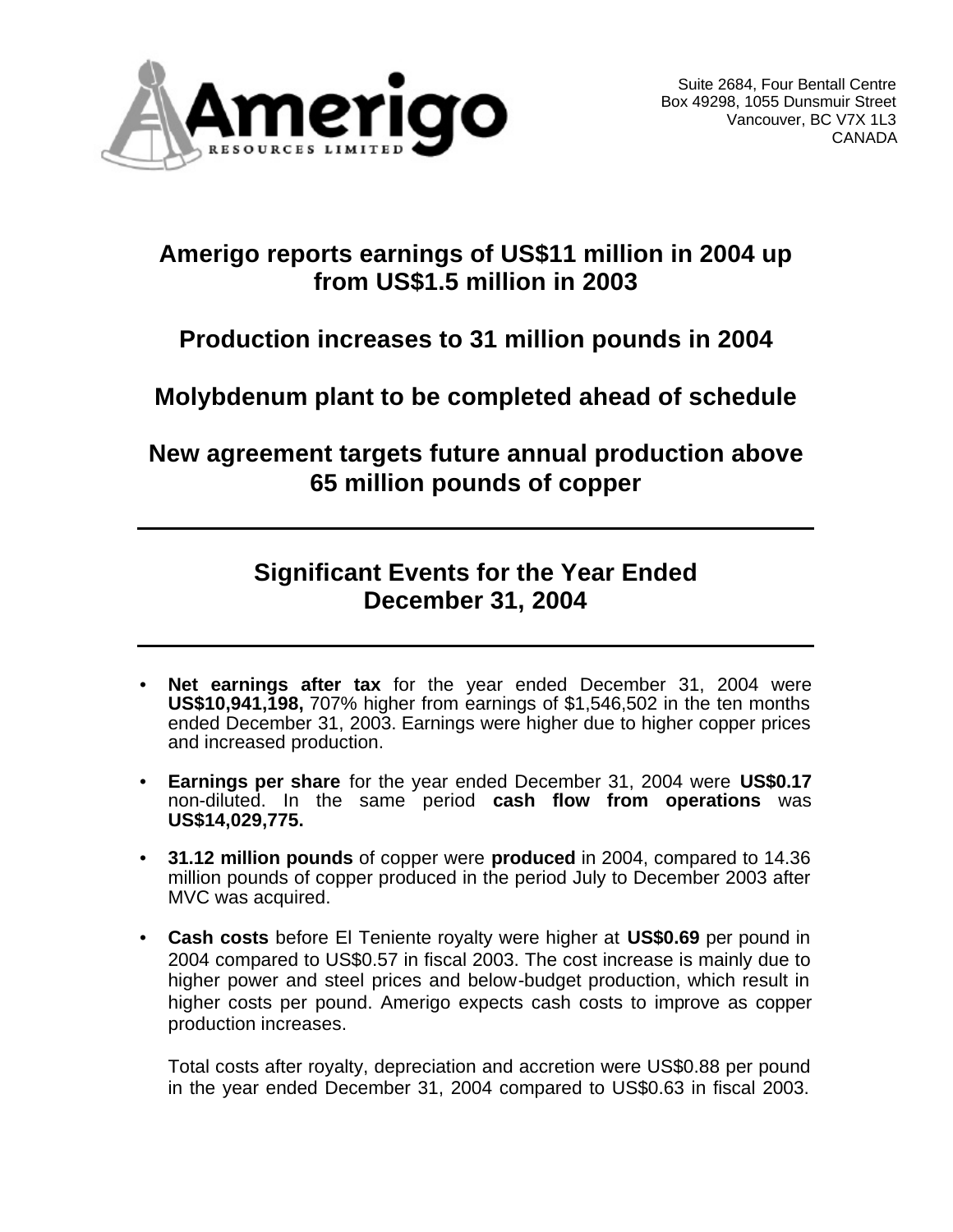The increase is mainly due to higher royalty payments at higher copper prices.

- **Earnings per share** were **US\$0.04** for the three months ended December 31, 2004. **Cash flow per share** was **US\$0.07** in the same period.
- Cash balances increased to **US\$8,239,089** at December 31, 2004 after capital expenditures of US\$4,837,277 in Q4.
- • **Production under budget -** Lower sulphide grade material from El Teniente during Q2 and Q3 contributed to production being below budget in 2004.

Recovery of tailings from Colihues was also below budget in the year. MVC started to self-operate the Colihues extraction pond in Q4 following unsatisfactory performance by the subcontractor. Significant improvements are expected following the commissioning of new extraction equipment in Q1 2005.

- **New agreement for increased Colihues extraction –** During the year MVC entered into an agreement in principle with El Teniente to **increase the rate of agreed extraction of feed material** from the Colihues deposition site from the present 10,000 tonnes per day to 45,000 tonnes per day. Through 2005 and 2006 the Company expects to ramp up **annual production capacity** to approximately **65 million pounds of copper**. The Company is working with El Teniente to finalize a detailed agreement in the next few months.
- **Molybdenum plant commissioning ahead of schedule -** Construction for the **molybdenum plant is scheduled for completion in February 2005**, approximately 3 months ahead of schedule. Commissioning is expected to occur in March 2005. Production in excess of **500,000 pounds of molybdenum** in concentrates is anticipated for 2005, with an increase to 800,000 to 1,000,000 pounds in 2006. A 3-year sales agreement will be signed on February 22, 2005 with Molymet for a base treatment charge plus a price participation factor. A flat 10% royalty to Codelco will also be paid on MVC's net revenue received from the sale of molybdenum concentrates.
- • **Warrants exercised –** Subsequent to December 31, 2004 and up to the date of this release, 4,273,000 of the Company's stock purchase warrants were exercised for proceeds of C\$2,934,200, strengthening Amerigo's ability to **fund ongoing capital expenditures**. The warrants had exercise prices ranging from C\$0.25 to C\$0.70

**The information herein contained should be read in conjunction with the Audited Consolidated Financial Statements and Management Discussion and Analysis for the year Company's www.amerigoresources.com and at www.sedar.com**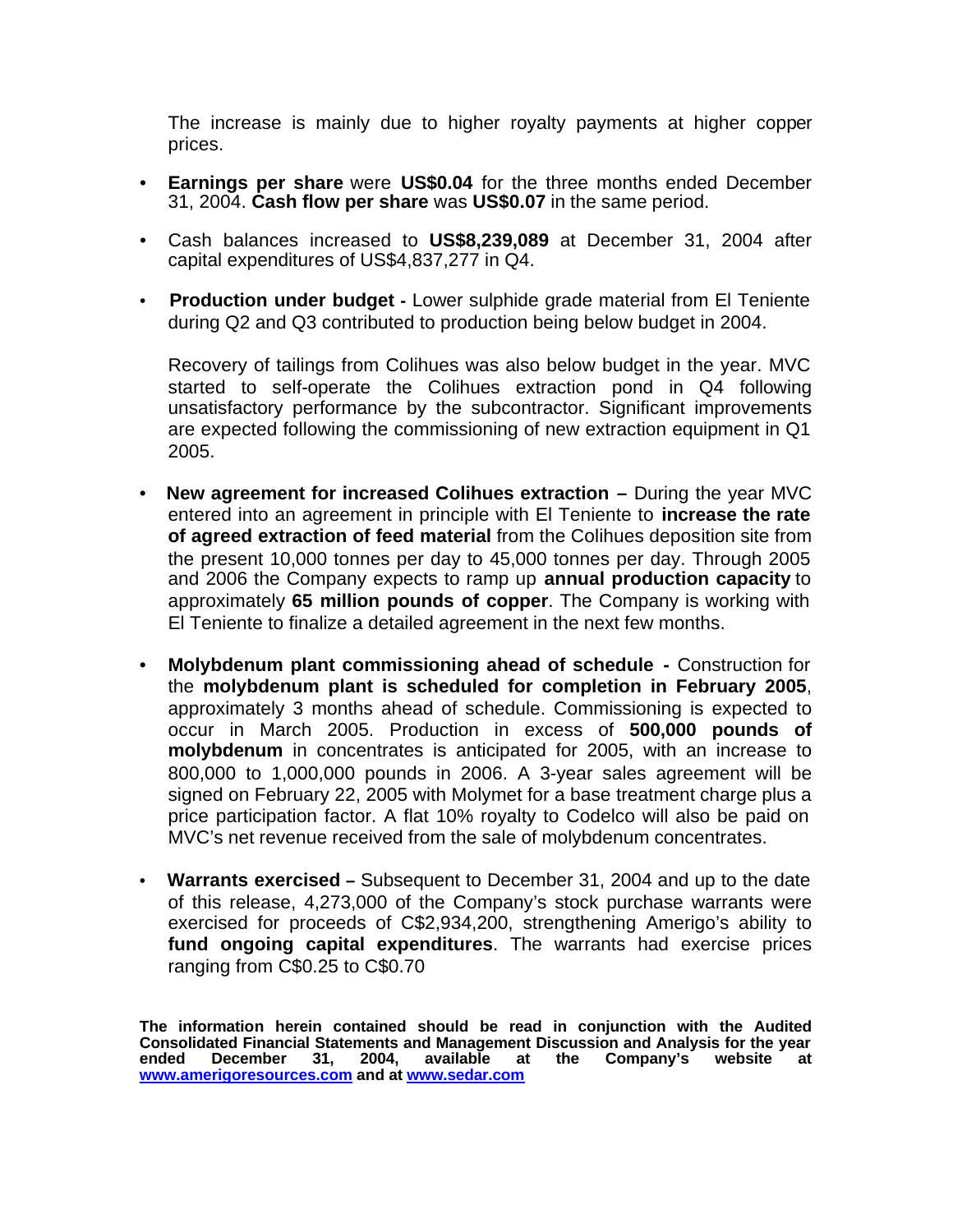**Consolidated Financial Statements December 31, 2004** (expressed in U.S. dollars)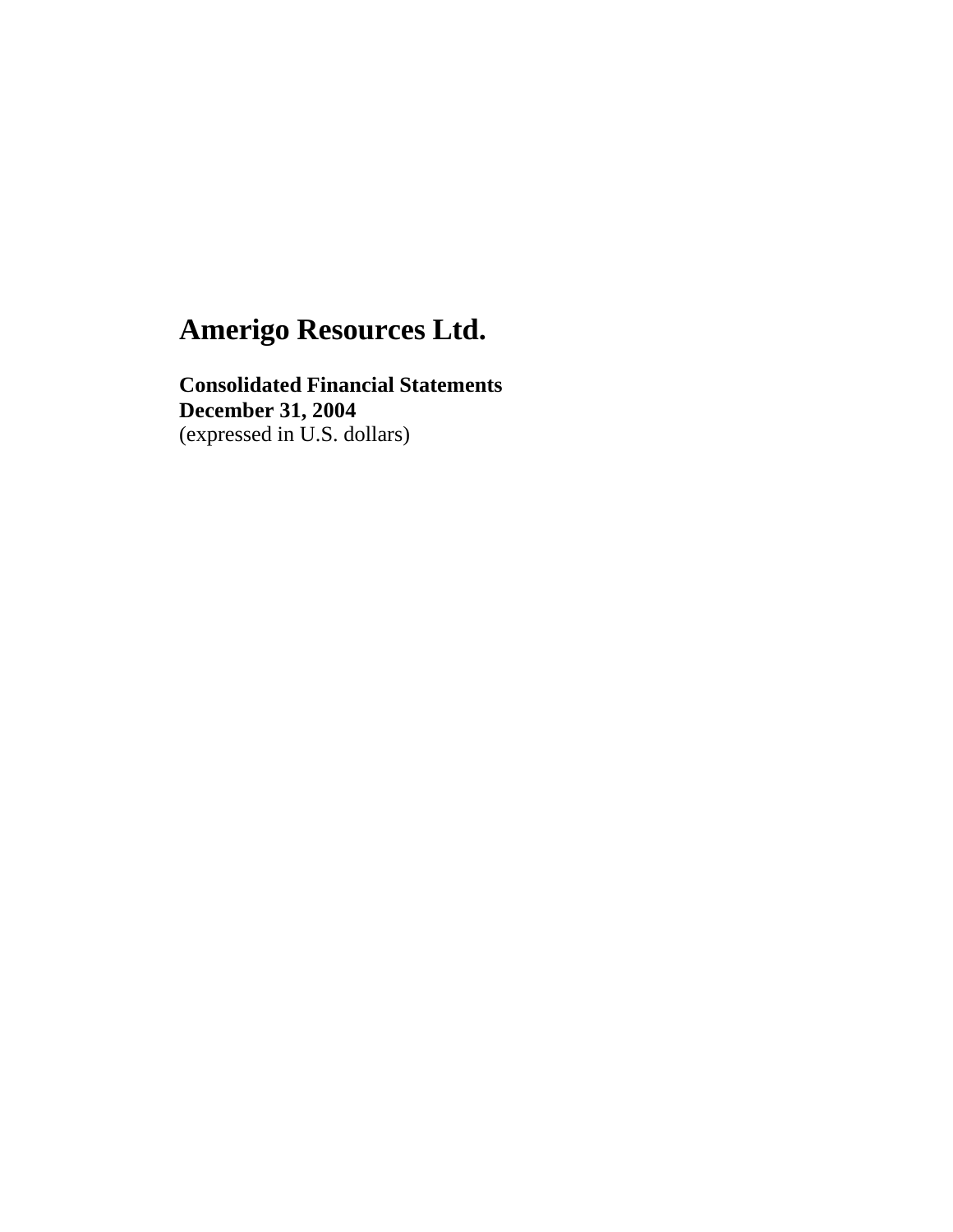

### **MANAGEMENT'S RESPONSIBILITY FOR FINANCIAL REPORTING**

The financial statements, the Management Discussion and Analysis and the information contained in the company's annual filing of financial results have been prepared by the management of the company.

The financial statements have been prepared in accordance with accounting principles generally accepted in Canada and, where appropriate, reflect management's best estimates and judgements based on currently available information.

The Audit Committee of the Board of Directors, consisting of three independent members, meets periodically with management and the independent auditors to review the scope and result of the annual audit, and to review the financial statements and related financial reporting matters prior to submitting the financial statements to the Board for approval.

The company's independent auditors, who are appointed by the shareholders, conducted an audit in accordance with Canadian generally accepted auditing standards to allow them to express an opinion on the financial statements.

A system of internal control is maintained to provide reasonable assurance that financial information is accurate and reliable. Management conducts ongoing reviews and evaluation of these controls and report on their findings to management and the Audit Committee.

*"Steven G. Dean"*

STEVEN G. DEAN Chairman

*"Aurora Davidson"*

AURORA DAVIDSON Chief Financial Officer

February 17, 2005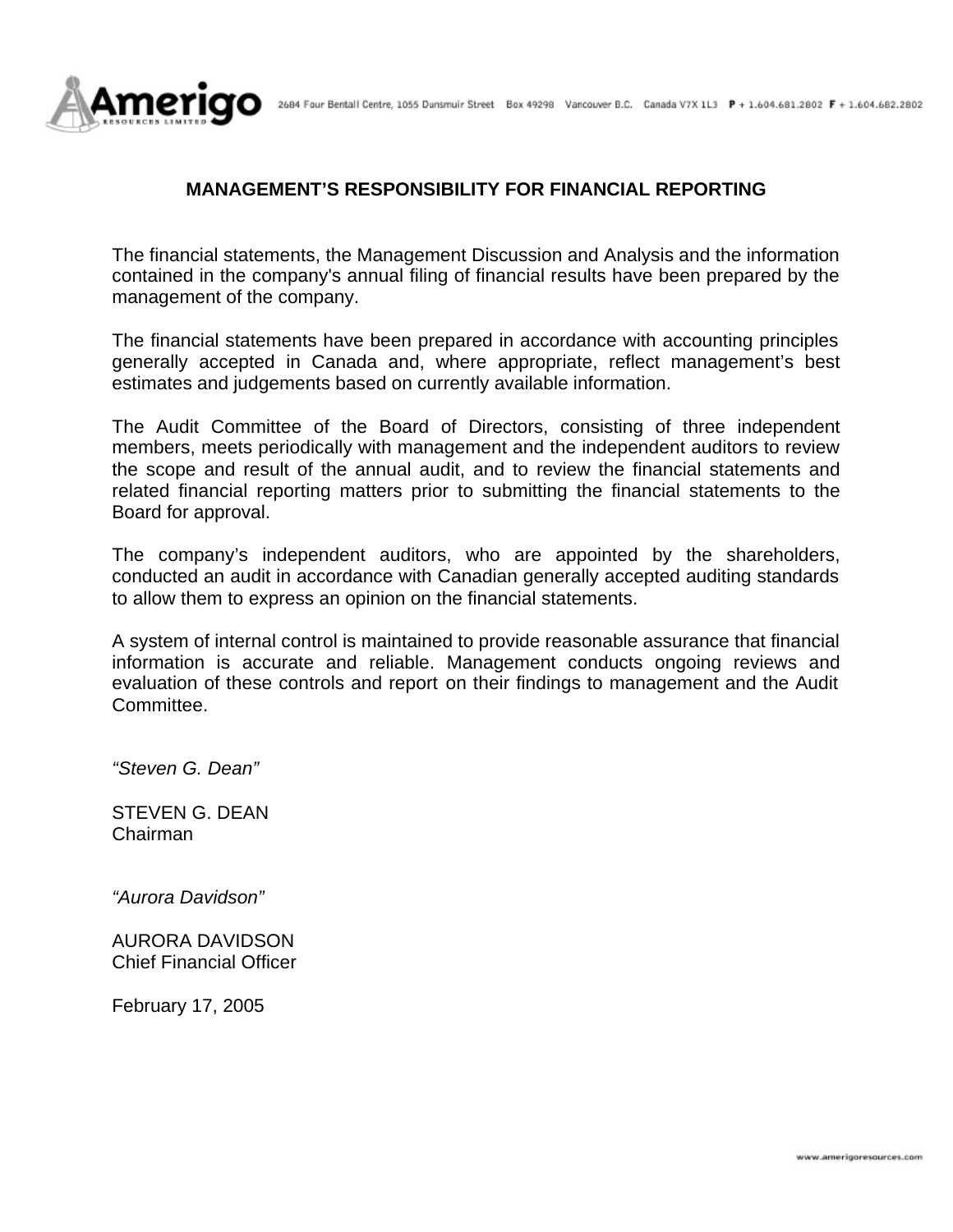

**PricewaterhouseCoopers LLP Chartered Accountants** PricewaterhouseCoopers Place 250 Howe Street, Suite 700 Vancouver, British Columbia Canada V6C 3S7 Telephone +1 604 806 7000 Facsimile +1 604 806 7806

### **AUDITORS' REPORT**

### **To the Shareholders of Amerigo Resources Ltd.**

We have audited the consolidated balance sheet of Amerigo Resources Ltd. as at December 31, 2004 and 2003 and the consolidated statements of operations and retained earnings and cash flows for the year ended December 31, 2004 and the ten month period ended December 31, 2003. These consolidated financial statements are the responsibility of the Company's management. Our responsibility is to express an opinion on these financial statements based on our audit.

We conducted our audit in accordance with Canadian generally accepted auditing standards. Those standards require that we plan and perform an audit to obtain reasonable assurance whether the financial statements are free of material misstatement. An audit includes examining, on a test basis, evidence supporting the amounts and disclosures in the financial statements. An audit also includes assessing the accounting principles used and significant estimates made by management, as well as evaluating the overall financial statement presentation.

In our opinion, these consolidated financial statements present fairly, in all material respects, the financial position of the Company as at December 31, 2004 and 2003 and the results of its operations and its cash flows for the year ended December 31, 2004 and the ten month period ended December 31, 2003 in accordance with Canadian generally accepted accounting principles.

*(signed) PricewaterhouseCoopers LLP* 

**Chartered Accountants**  Vancouver, BC, Canada January 28, 2005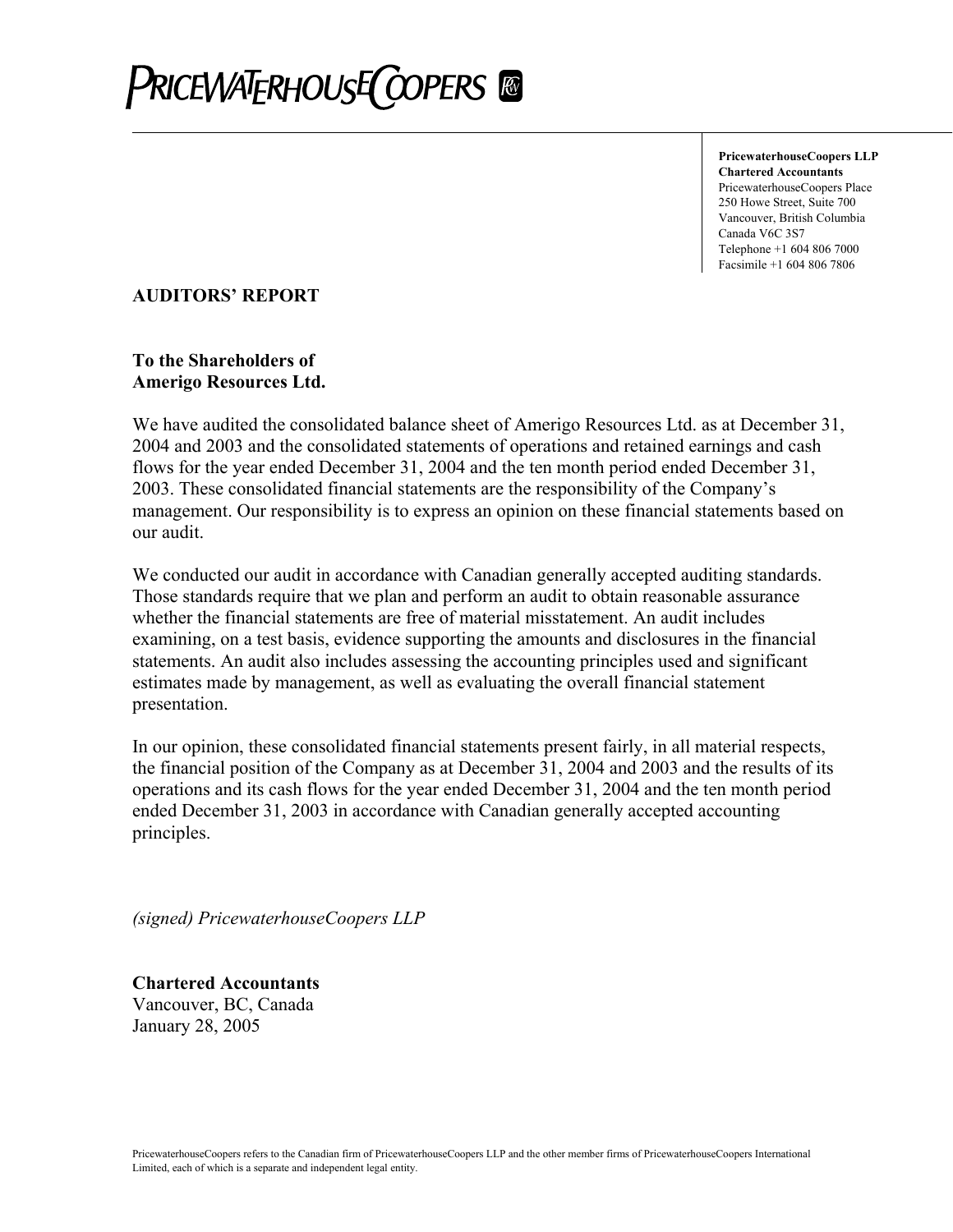Consolidated Balance Sheets

(expressed in U.S. dollars)

|                                                                                                                                                                                      | December 31<br>2004<br>\$                             | December 31<br>2003<br>(Restated)                       |
|--------------------------------------------------------------------------------------------------------------------------------------------------------------------------------------|-------------------------------------------------------|---------------------------------------------------------|
| <b>Assets</b>                                                                                                                                                                        |                                                       |                                                         |
| <b>Current assets</b><br>Cash and cash equivalents<br>Accounts receivable<br>Prepaid expenses<br>Plant supplies and inventory                                                        | 8,239,089<br>3,383,211<br>690,946<br>1,153,105        | 4,366,419<br>2,098,557<br>66,059<br>532,656             |
|                                                                                                                                                                                      | 13,466,351                                            | 7,063,691                                               |
| <b>Investment in Nikos Explorations (Note 10)</b><br><b>Mineral property, plant and equipment</b> - net (Note 5)<br><b>Future income tax (Note 12)</b><br><b>Other</b>               | 477,230<br>34,479,801<br>46,563<br>48,469,945         | 25,328,269<br>1,960,434<br>32,026<br>34,384,420         |
|                                                                                                                                                                                      |                                                       |                                                         |
| <b>Liabilities</b>                                                                                                                                                                   |                                                       |                                                         |
| <b>Current liabilities</b><br>Accounts payable and accrued liabilities<br>El Teniente royalty payable (Note 7)<br>Due to related parties (Note 8)                                    | 3,143,076<br>1,692,374<br>46,264<br>4,881,714         | 1,949,547<br>604,108<br>188,739<br>2,742,394            |
| Note payable<br><b>Enami loan</b> (Note 6)<br><b>Other payables</b><br><b>Asset retirement obligation (Note 2)</b><br><b>Future income tax (Note 12)</b><br><b>Minority interest</b> | 3,400,000<br>469,858<br>2,049,951<br>264,478<br>1,000 | 3,400,000<br>1,397,166<br>356,488<br>1,915,842<br>1,000 |
|                                                                                                                                                                                      | 11,067,001                                            | 9,812,890                                               |
| <b>Shareholders' Equity</b><br><b>Capital stock</b>                                                                                                                                  | 26,891,142                                            | 24,813,185                                              |
| Capital stock to be issued                                                                                                                                                           |                                                       | 294,062                                                 |
| Value assigned to stock options (Note 9)<br><b>Shareholders' Equity (Deficit)</b><br><b>Cumulative translation adjustment</b>                                                        | 1,092,711<br>9,441,201<br>(22, 110)                   | 986,390<br>(1,499,997)<br>(22,110)                      |
|                                                                                                                                                                                      | 37,402,944                                            | 24,571,530                                              |
|                                                                                                                                                                                      | 48,469,945                                            | 34,384,420                                              |
| <b>Subsequent event (Note 18)</b>                                                                                                                                                    |                                                       |                                                         |
| <b>Approved by the Board of Directors</b>                                                                                                                                            |                                                       |                                                         |

"Robert J. Gayton" "Ruston Goepel"

\_\_\_\_\_\_\_\_\_\_\_\_\_\_\_\_\_\_\_\_\_\_\_\_\_\_\_\_\_\_\_\_\_\_\_ Director \_\_\_\_\_\_\_\_\_\_\_\_\_\_\_\_\_\_\_\_\_\_\_\_\_\_\_\_\_\_\_\_\_\_\_ Director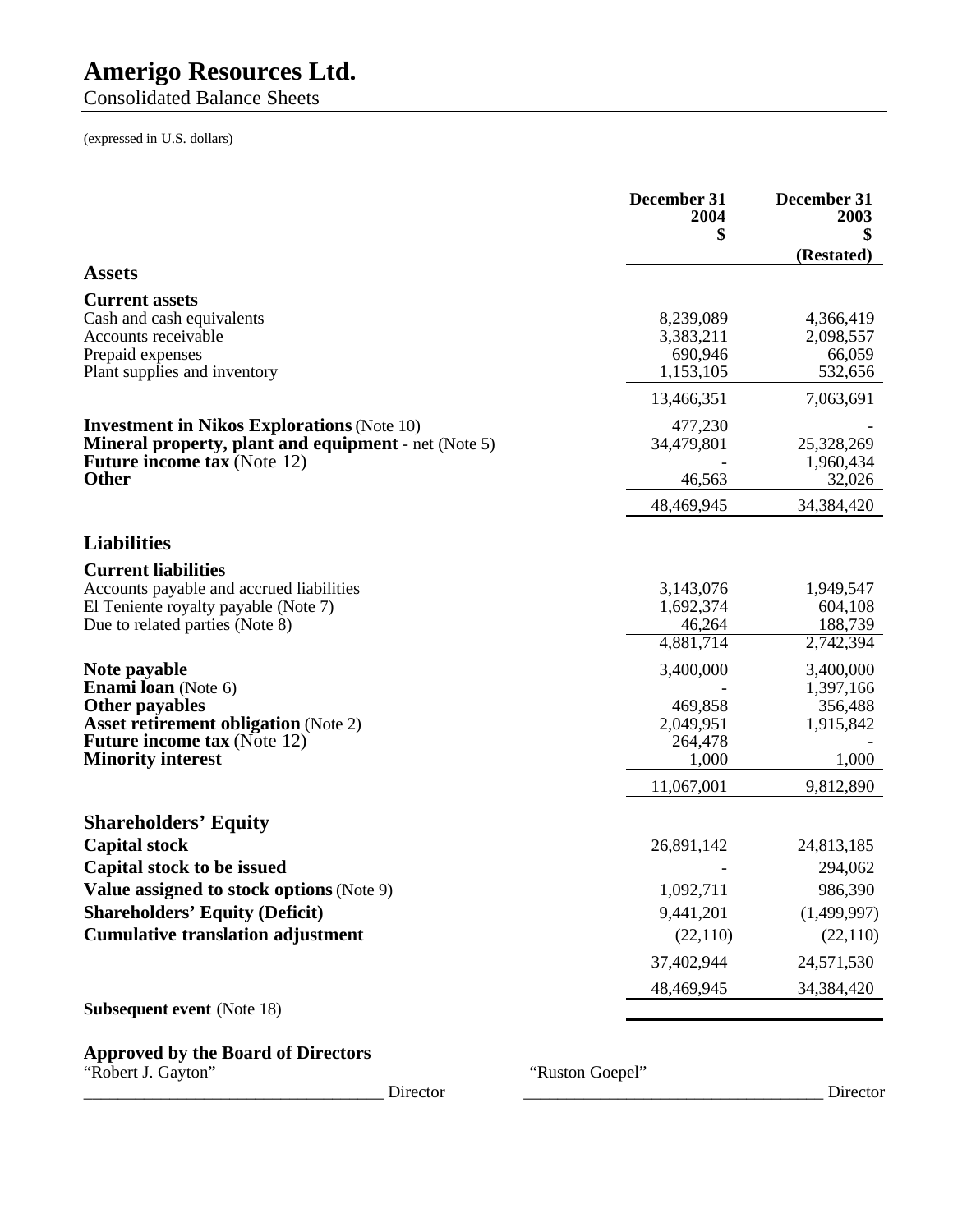Consolidated Statements of Operations

(expressed in U.S. dollars)

|                                                           | <b>Twelve months</b><br>ended December 31,<br>2004 | Ten months<br>ended December 31,<br>2003 |
|-----------------------------------------------------------|----------------------------------------------------|------------------------------------------|
|                                                           | \$                                                 | \$<br>(Restated)                         |
|                                                           | 41,583,363                                         | 12,243,150                               |
| Copper sales, gross                                       |                                                    |                                          |
| Smelter, refinery and other charges<br><b>Net revenue</b> | 6,287,029<br>35,296,334                            | 2,604,391<br>9,638,759                   |
| Costs                                                     |                                                    |                                          |
| Production costs                                          |                                                    |                                          |
|                                                           | 10,256,515                                         | 4,349,592                                |
| El Teniente royalty (Note 7)<br>Maintenance and services  | 4,771,005                                          | 604,108<br>1,287,363                     |
|                                                           | 3,163,183<br>1,127,386                             | 442,135                                  |
| Depreciation and amortization<br>Administration           | 912,861                                            | 414,434                                  |
|                                                           |                                                    |                                          |
| Transportation<br>Asset retirement accretion cost         | 593,597                                            | 270,010                                  |
| <b>Cost of sales</b>                                      | 134,109                                            | 64,787                                   |
|                                                           | 20,958,656                                         | 7,432,429                                |
| <b>Operating profit</b>                                   | 14,337,678                                         | 2,206,330                                |
| <b>Other expenses</b>                                     |                                                    |                                          |
| Transfer agent and filing fees                            | 140,645                                            | 22,264                                   |
| Salaries, consulting and professional fees                | 302,209                                            | 140,522                                  |
| Office expense                                            | 169,137                                            | 68,893                                   |
| Interest expense                                          | 102,661                                            | 125,898                                  |
| Management fees                                           | 379,852                                            | 91,767                                   |
| Stock based compensation                                  | 154,746                                            | 984,643                                  |
| Insurance expense                                         | 39,383                                             | 10,147                                   |
| Shareholder information                                   | 24,421                                             | 13,170                                   |
|                                                           | 1,313,054                                          | 1,457,304                                |
| Earnings before the undernoted items                      | 13,024,624                                         | 749,026                                  |
| Write-off of mineral properties (Note 11)                 | (49, 529)                                          |                                          |
| Gain on disposition of                                    |                                                    |                                          |
| mineral properties (Note 10)                              | 146,259                                            |                                          |
| Interest income                                           | 211,041                                            | 68,689                                   |
| Foreign exchange gain                                     | 321,158                                            | 151,189                                  |
| Earnings before taxes and minority                        |                                                    |                                          |
| interest                                                  | 13,653,553                                         | 968,904                                  |
| Income tax expense, net of (tax                           |                                                    |                                          |
| recoveries)                                               | 2,245,523                                          | (766, 337)                               |
| <b>Earnings before minority interest</b>                  | 11,408,030                                         | ,735,241                                 |
| <b>Minority interest</b> (Note 8)                         | 466,832                                            | 188,739                                  |
| Net earnings for the period                               | 10,941,198                                         | 1,546,502                                |
| Retained earnings (deficit) - Beginning of period         |                                                    |                                          |
| As previously reported                                    | (1,165,486)                                        | (3,046,499)                              |
| Accounting changes (Note 2)                               | (334,511)                                          |                                          |
| As restated                                               | (1, 499, 997)                                      | (3,046,499)                              |
| Retained earnings (deficit) -                             |                                                    |                                          |
| end of period                                             | 9,441,201                                          | (1,499,997)                              |
| Weighted average number of shares                         |                                                    |                                          |
| outstanding                                               | 63, 373, 131                                       | 41,236,533                               |
| Earnings per share                                        |                                                    |                                          |
| <b>Basic</b>                                              | 0.1726                                             | 0.0375                                   |
| Diluted                                                   | 0.1258                                             | 0.0254                                   |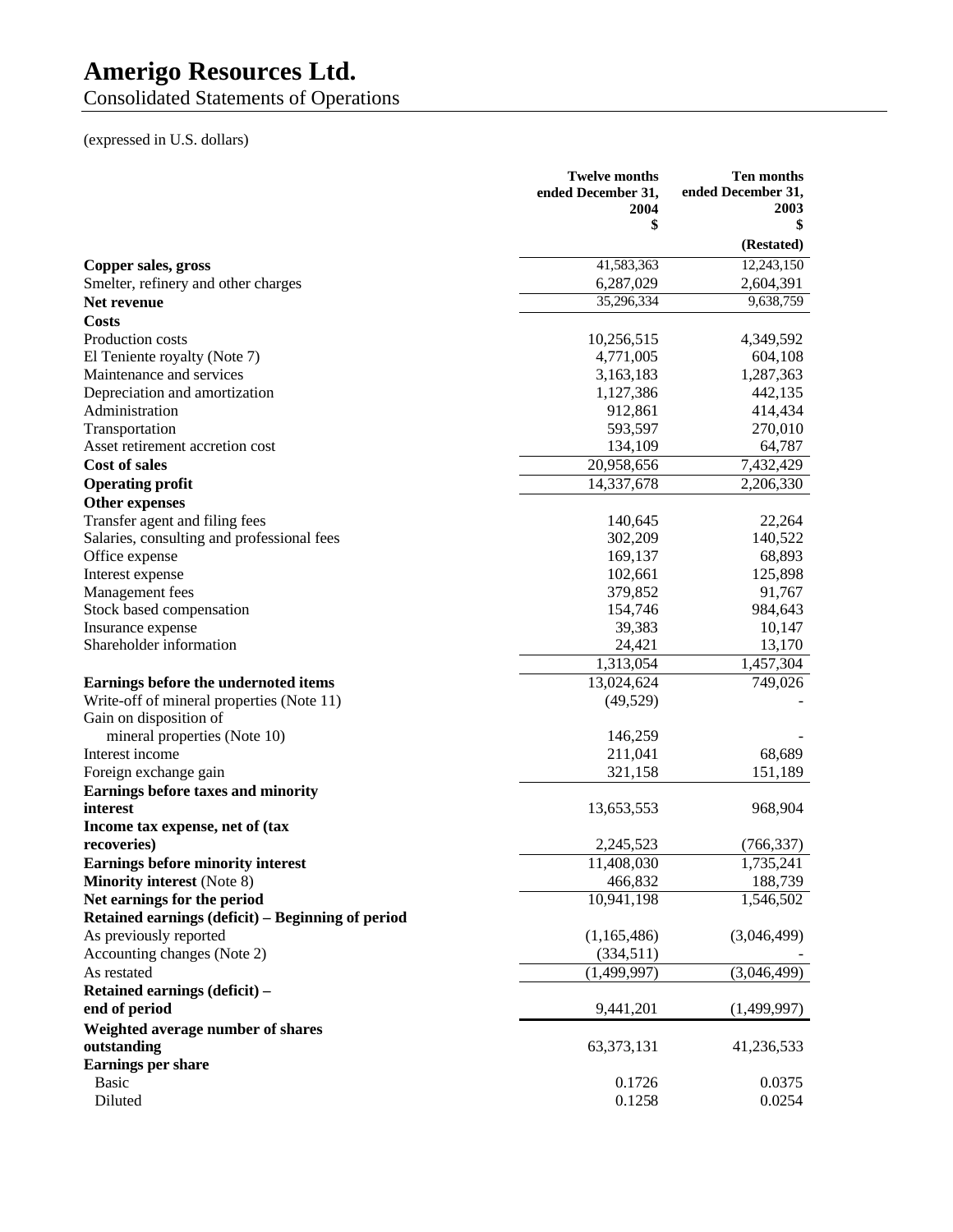Consolidated Statements of Cash Flows

(expressed in U.S. dollars)

|                                                  | <b>Twelve months</b><br>ended December<br>31, 2004<br>\$ | Ten months ended<br>December 31,<br>2003 |
|--------------------------------------------------|----------------------------------------------------------|------------------------------------------|
|                                                  |                                                          | (Restated)                               |
| <b>Cash flows from operating activities</b>      |                                                          |                                          |
| Net earnings for the period                      | 10,941,198                                               | 1,546,502                                |
| Items not affecting cash -                       |                                                          |                                          |
| Income tax expense, net of (tax recoveries)      | 2,159,736                                                | (766, 337)                               |
| Depreciation and amortization                    | 1,127,386                                                | 442,135                                  |
| Asset retirement accretion cost                  | 134,109                                                  | 64,787                                   |
| Stock-based compensation                         | 154,746                                                  | 984,643                                  |
| Write-off of mineral properties                  | 49,529                                                   |                                          |
| Gain on disposition of mineral properties        | (146, 259)                                               |                                          |
|                                                  | 14,420,445                                               | 2,271,730                                |
| Changes in non-cash working capital, net of      |                                                          |                                          |
| effects of acquisition of subsidiary             |                                                          |                                          |
| Accounts receivable                              | (1,284,654)                                              | (1,397,171)                              |
| Prepaid expenses                                 | (624, 887)                                               | (34,897)                                 |
| Plant, supplies and inventory                    | (620, 449)                                               | 42,668                                   |
| Accounts payable                                 | 1,193,529                                                | 153,262                                  |
| Due to related parties                           | (142, 475)                                               | 188,739                                  |
| El Teniente royalty payable                      | 1,088,266                                                | 604,108                                  |
| Net cash provided by operating activities        | 14,029,775                                               | 1,828,439                                |
| <b>Cash flows from investing activities</b>      |                                                          |                                          |
| Acquisition of subsidiary – net of cash acquired |                                                          | (549,066)                                |
| Purchase of property, plant and equipment        | (10, 646, 958)                                           | (870, 574)                               |
| Net cash used in investing activities            | (10,646,958)                                             | (1,419,640)                              |
| <b>Cash flows from financing activities</b>      |                                                          |                                          |
| Repayment of Enami loans                         | (1,397,166)                                              | (1,073,958)                              |
| Repayment of former owner loans                  |                                                          | (16,600,000)                             |
| Other                                            |                                                          | (37,500)                                 |
| Issuance of shares for cash – net of issue costs | 1,733,353                                                | 21,415,288                               |
| Other payables                                   | 113,370                                                  | 33,708                                   |
| Net cash provided by financing activities        | 449,557                                                  | 3,737,538                                |
| Increase in cash and cash equivalents due to     |                                                          |                                          |
| exchange rate changes                            | 40,926                                                   | 128,428                                  |
| Net increase in cash and cash equivalents        | 3,872,670                                                | 4,274,765                                |
| Cash and cash equivalents - Beginning of         |                                                          |                                          |
| period                                           | 4,366,419                                                | 91,654                                   |
| Cash and cash equivalents - End of period        | 8,239,089                                                | 4,366,419                                |

**Supplemental disclosure with respect to cash flows (Note 13)**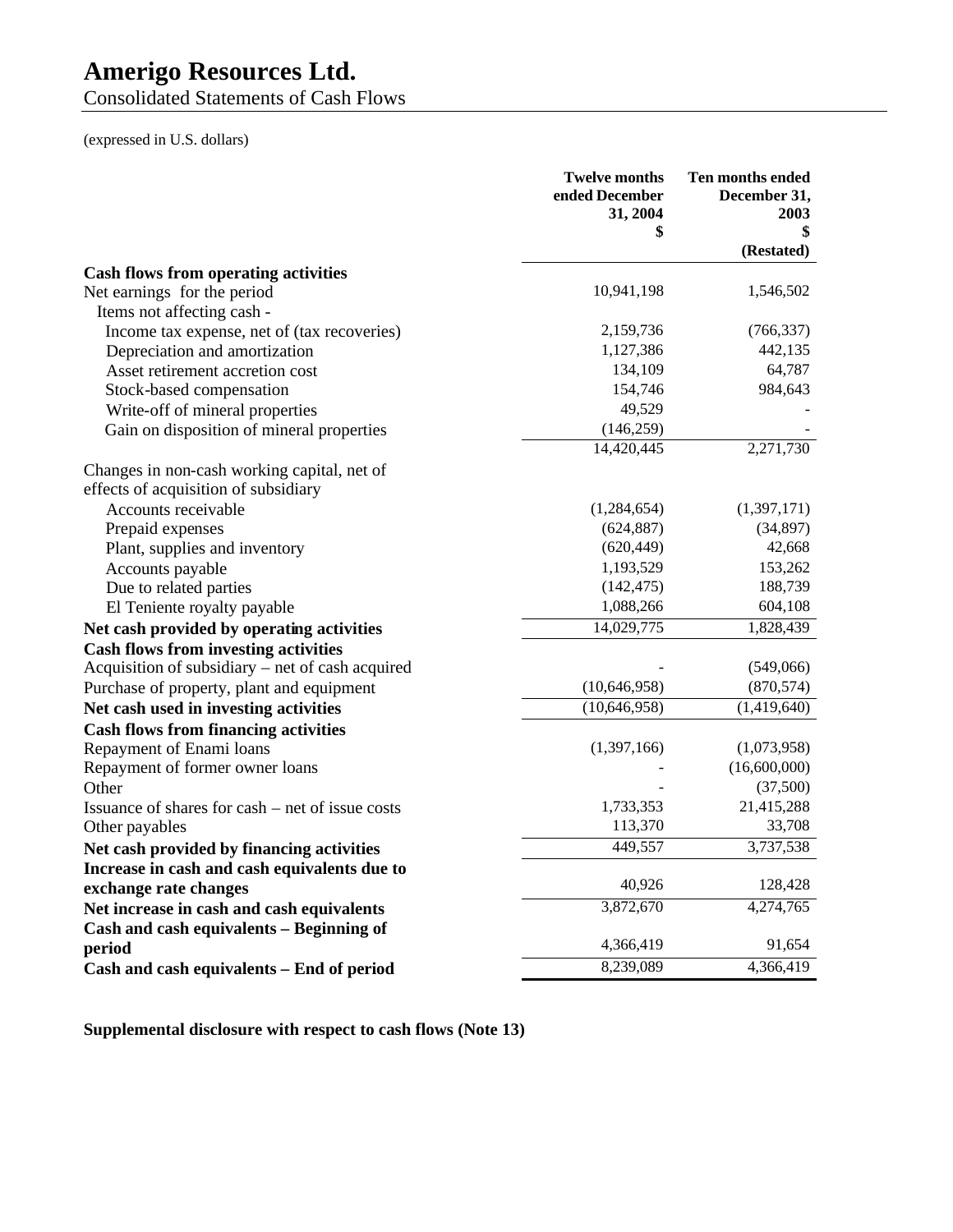Consolidated Statements of Shareholders' Equity

(expressed in U.S. dollars)

|                                                  |                                |               |                                  | <b>Value</b>         |                                         | Capital        | <b>Total</b>           |
|--------------------------------------------------|--------------------------------|---------------|----------------------------------|----------------------|-----------------------------------------|----------------|------------------------|
|                                                  | <b>Common shares</b><br>No. of | <b>Amount</b> | (Cumulative<br>Deficit)/         | assigned<br>to stock | <b>Cumulative</b><br><b>Translation</b> | stock<br>to be | shareholders<br>equity |
|                                                  | shares                         | \$)           | <b>Retained</b><br>Earnings (\$) | options<br>\$)       | <b>Adjustment</b><br>\$)                | issued<br>\$)  | \$)                    |
| Balance - Feb. 28,                               |                                |               |                                  |                      |                                         |                |                        |
| 2003                                             | 6,384,688                      | 3,390,897     | (3,046,499)                      | 1,747                |                                         |                | 346,145                |
| Issue of shares                                  |                                |               |                                  |                      |                                         |                |                        |
| Private placements                               | 49,320,333                     | 20,851,590    |                                  |                      |                                         |                | 20,851,590             |
| Exercise of warrants<br>Exercise of stock        | 4,277,855                      | 1,686,863     |                                  |                      |                                         |                | 1,686,863              |
| options                                          | 165,000                        | 24,506        |                                  |                      |                                         |                | 24,506                 |
| Property option                                  |                                |               |                                  |                      |                                         |                |                        |
| agreement                                        | 50,000                         | 7,000         |                                  |                      |                                         |                | 7,000                  |
| Issuing costs                                    |                                | (1, 147, 671) |                                  |                      |                                         |                | (1, 147, 671)          |
| Options granted                                  |                                |               |                                  | 984,643              |                                         |                | 984,643                |
| Cumulative translation                           |                                |               |                                  |                      |                                         |                |                        |
| adjustment                                       |                                |               |                                  |                      | (22,110)                                |                | (22, 110)              |
| Capital stock to be                              |                                |               |                                  |                      |                                         |                |                        |
| issued                                           |                                |               |                                  |                      |                                         | 294,062        | 294,062                |
| Net earnings for the                             |                                |               |                                  |                      |                                         |                |                        |
| period - Restated                                |                                |               |                                  |                      |                                         |                |                        |
| (Note 2)                                         |                                |               | 1,546,502                        |                      |                                         |                | 1,546,502              |
| Balance - Dec. 31,                               |                                |               |                                  |                      |                                         |                |                        |
| 2003                                             | 60,197,876                     | 24,813,185    | (1,499,997)                      | 986,390              | (22,110)                                | 294,062        | 24,571,530             |
| Issue of shares                                  |                                |               |                                  |                      |                                         |                |                        |
| <b>Exercise of warrants</b><br>Exercise of stock | 4,767,195                      | 1,934,553     |                                  |                      |                                         |                | 1,934,553              |
| options                                          | 230,000                        | 94,979        |                                  |                      |                                         |                | 94,979                 |
| Options granted                                  |                                |               |                                  | 154,746              |                                         |                | 154,746                |
| Transfer of value on<br>exercise of stock        |                                |               |                                  |                      |                                         |                |                        |
| options                                          |                                | 48,425        |                                  | (48, 425)            |                                         |                |                        |
| Capital stock to be                              |                                |               |                                  |                      |                                         |                |                        |
| issued                                           |                                |               |                                  |                      |                                         | (294,062)      | (294,062)              |
| Net earnings for the                             |                                |               |                                  |                      |                                         |                |                        |
| period                                           |                                |               | 10,941,198                       |                      |                                         |                | 10,941,198             |
| <b>Balance - December</b>                        |                                |               |                                  |                      |                                         |                |                        |
| 31, 2004                                         | 65,195,071                     | 26,891,142    | 9,441,201                        | 1,092,711            | (22, 110)                               |                | 37,402,944             |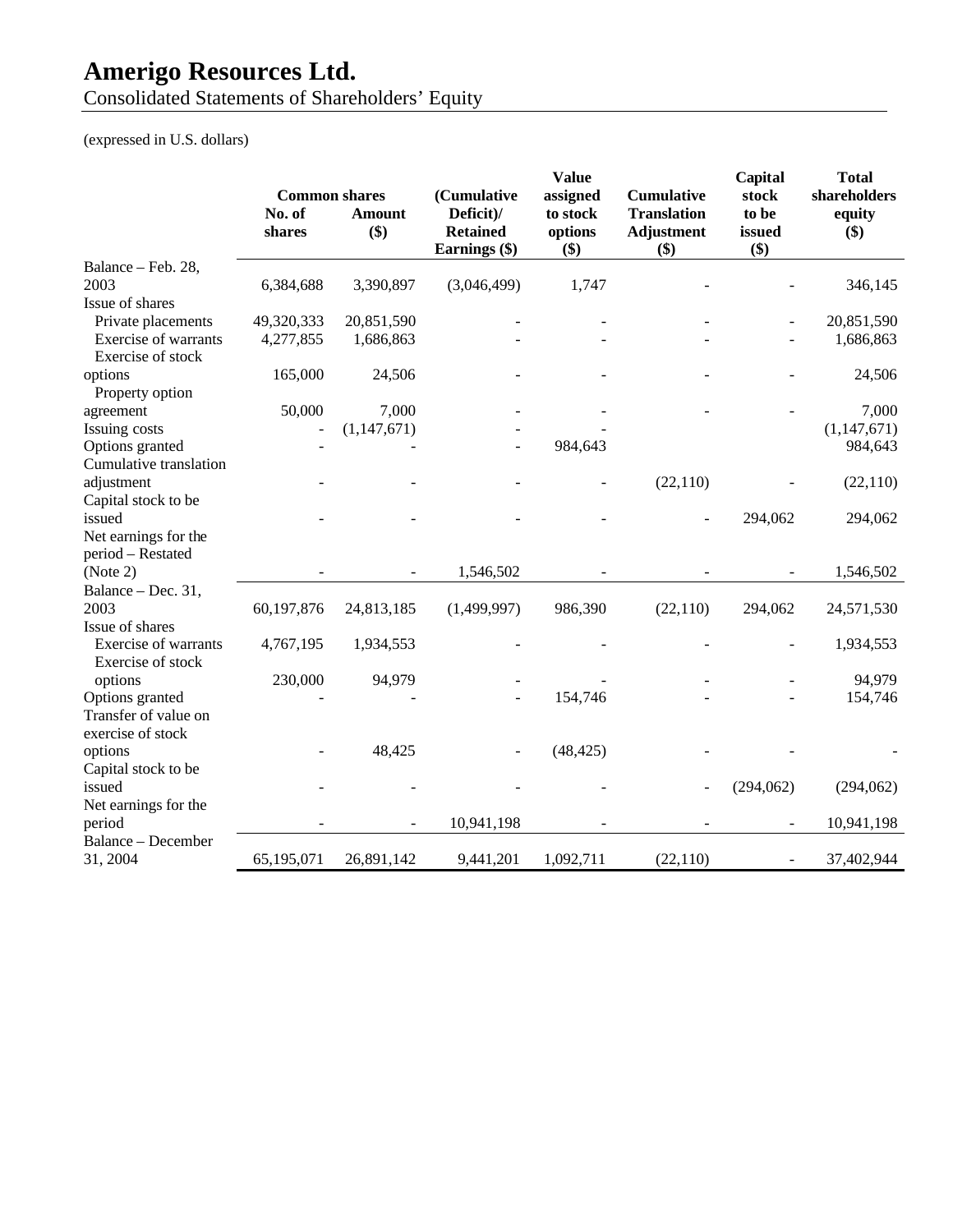(expressed in U.S. dollars)

### **1 Operations**

Amerigo Resources Ltd. ("the company") was incorporated under the laws of British Columbia, Canada.

The company is engaged in the mining business as a copper producer with operations in Chile.

### **2 Significant accounting policies**

#### **Generally accepted accounting principles**

These consolidated financial statements have been prepared in accordance with accounting principles generally acceptable in Canada.

#### **Basis of presentation**

These consolidated financial statements include the accounts of the company and its subsidiaries, Templo Dorado S.A. de C.V. (inactive), Amerigo International Holdings Corp., Amerigo Resources Ltd. Chile I Limitada, Amerigo Resources Ltd. Chile II Limitada, Minera Valle Central S.A. and Amerigo Banking Corporation. The results of the operations of these subsidiaries, except for Templo Dorado S.A. de C.V., were consolidated from July 1, 2003. All significant intercompany transactions and balances have been eliminated.

#### **Use of estimates**

The preparation of financial statements in conformity with Canadian generally accepted accounting principles requires management to make estimates and assumptions that affect the reported amount of assets and liabilities and disclosure of contingent assets and liabilities at the date of the financial statements and the reported amount of revenues and expenses during the period. Actual results may differ from those estimates.

The most significant estimates are related to the physical and economic lives of mineral assets and their recoverability.

#### **Foreign currency translation**

On June 1, 2003, the company changed its reporting currency to U.S. dollars. This change was made for consistency between the reporting currency of the company and its subsidiaries and was applied retroactively to March 1, 2003.

The company's subsidiaries are considered integrated operations and are translated using the temporal method. Under this method, monetary assets and liabilities are translated into U.S. dollars at the balance sheet date rate of exchange, and non-monetary assets and liabilities at historical rates. Revenues and expenses are translated at appropriate transaction date rates. Gains and losses on translation are included in income.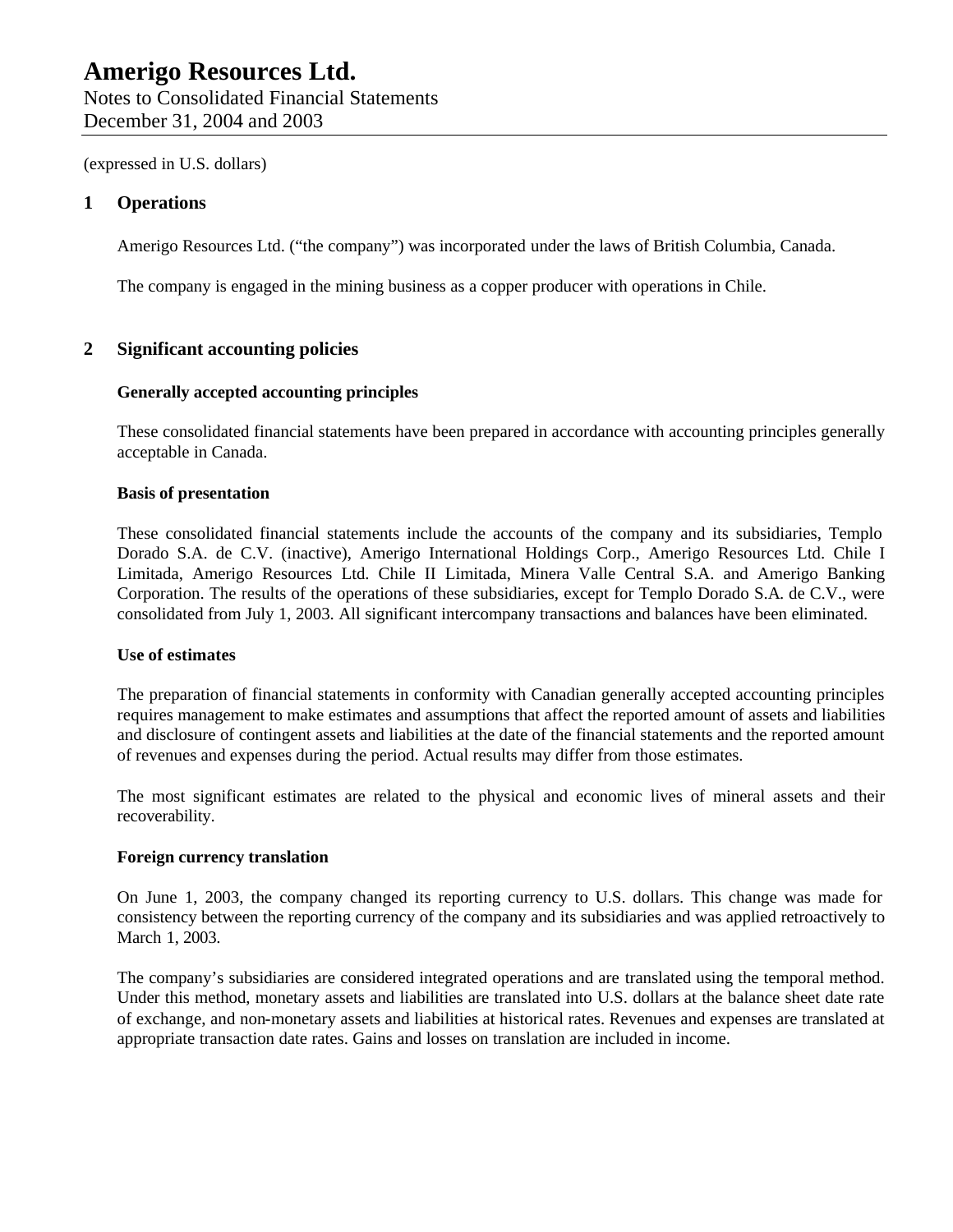(expressed in U.S. dollars)

#### **Cash and cash equivalents**

Cash and cash equivalents consist of cash on deposit and highly liquid investments that are readily convertible into cash with maturities of three months or less when purchased. Interest earned is recognized immediately in operations.

#### **Mineral property, plant and equipment**

Plant and equipment are carried at cost. Assets used in commercial production are subject to depreciation on the basis described below:

Plant and infrastructure and major equipment are depreciated using the unit of production method over the lesser of the useful life of the asset or the estimated life of the mineral resource. Other fixed assets are depreciated over the useful life of the asset on a straight-line basis.

Unit of production method is defined as contained pounds of copper produced over estimated production under the tailings supply agreement. The tailings supply agreement has a term extending to the later of 2021 or the date at which a predetermined amount of copper in tailings from El Teniente has been delivered.

#### **Asset retirement obligations**

Minera Valle Central S.A. ("MVC") a wholly-owned copper producing company in Chile, is obligated through its operating contract with Corporación Nacional del Cobre de Chile ("Codelco") to remove the facilities and equipment that have been used in operations and to leave the land occupied by its operations clean and clear within six months of expiry of the contract or any extensions thereof. On January 1, 2004 the company adopted new accounting standards for site restoration obligations, which require the recognition of a liability for estimated future restoration costs and the recognition of periodic accretion expense on this liability. To this effect the company obtained an independent assessment of site restoration costs of \$3.5M, which was adjusted to reflect factors such as inflation, risk premiums and time value of money and which will be accreted over time as required by accounting pronouncements. The company obtained an independent assessment of asset recovery values and determined it was not necessary to make adjustments to prospective amortization charges.

The adoption of this standard required retroactive application with restatement to prior periods. On adoption, the company increased its property, plant and equipment by \$1,851,055 and recorded a corresponding asset retirement liability. The asset is being amortized on a straight-line basis. The company also recognized a future income tax asset of \$766,337, derived from applying a 40% tax rate to the \$1,915,842 asset retirement obligation. Upon recognizing the future income tax asset in the Balance Sheet, the company booked a corresponding future income tax recovery to 2003 earnings. The combined effect of the retroactive restatement in 2003 earnings was an increase in earnings of \$650,132 (a \$766,337 income tax recovery, a \$64,787 expense from the liability accretion and a \$51,418 expense from the asset amortization). At December 31, 2003 the asset retirement liability had been accreted to \$1,915,842. In the year ended December 31, 2004, the company recorded asset retirement accretion costs of \$134,109 and asset retirement amortization charges of \$102,836. At December 31, 2004 the asset retirement liability had been accreted to \$2,049,951 and the associated future income tax asset had been adjusted to \$730,193.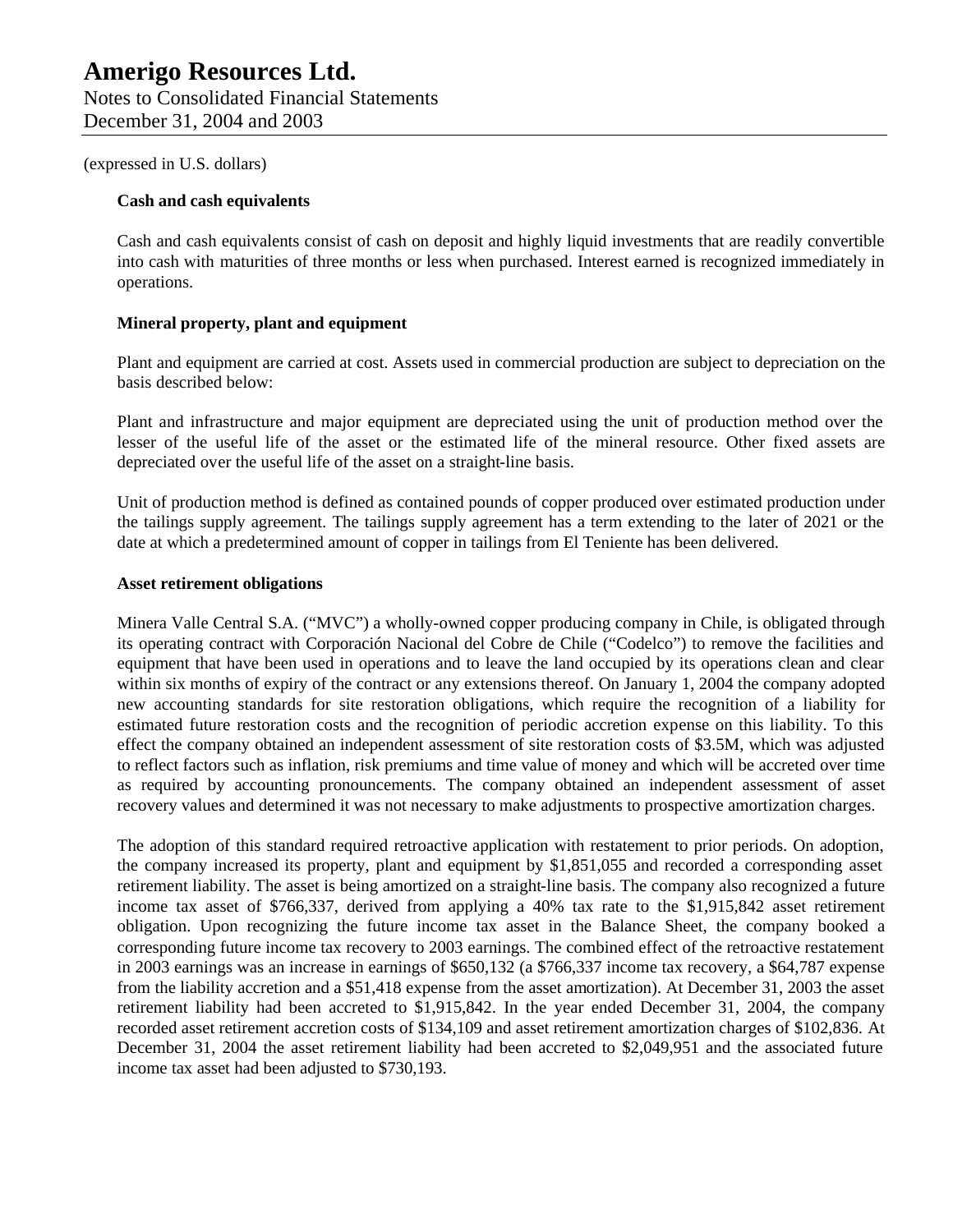(expressed in U.S. dollars)

#### **Plant supplies and inventory**

Plant supplies are valued at the lower of cost and replacement cost. Concentrate inventory is valued at the lower of cost and net realizable value.

#### **Gross copper sales**

All copper produced by the company is sold under two sales agreements with Chile's Empresa Nacional de Minería ("Enami" or the "smelter") which provide that the sale price is the market price at the end of the third month after delivery. Accordingly, all copper delivered by the company to the smelter in one quarter is sold at market prices prevailing in the following quarter.

Commencing on January 1, 2004 the company adopted new accounting recommendations to account for changes in prices of copper during the settlement period. The effect of this new accounting standard is to increase the sensitivity of the company's reported revenue to increases and decreases in copper prices. In a period of rising copper prices, not only will the company record higher revenue for copper delivered in the period, but it will also record favourable adjustments to revenue for copper delivered in the prior period. Similarly, in a period of declining copper prices, the company will be required to record lower revenues for current deliveries and negative adjustments to revenue for the prior period's deliveries.

#### **Contractual right**

At the time of the acquisition of MVC, the company assigned the excess of the purchase price over the fair value of the tangible assets acquired to the contract between MVC and Codelco to process the tailings of the El Teniente mine. This contractual right is amortized using the unit of production method.

#### **Income taxes**

The company follows the liability method of accounting for income taxes. Under this method, future income tax assets and liabilities are determined based on differences between financial reporting and tax bases of assets and liabilities, measured using substantially enacted tax rates and laws that will be in effect when the differences are expected to reverse.

#### **Stock option plan**

Effective January 1, 2004, the company adopted the new accounting standard for stock based compensation under which the fair value method of accounting for stock options granted to employees and directors is followed. The adoption of this standard allowed retroactive application with restatement to prior periods. The effect of the retroactive restatement to 2003 earnings was a reduction in earnings of \$984,643.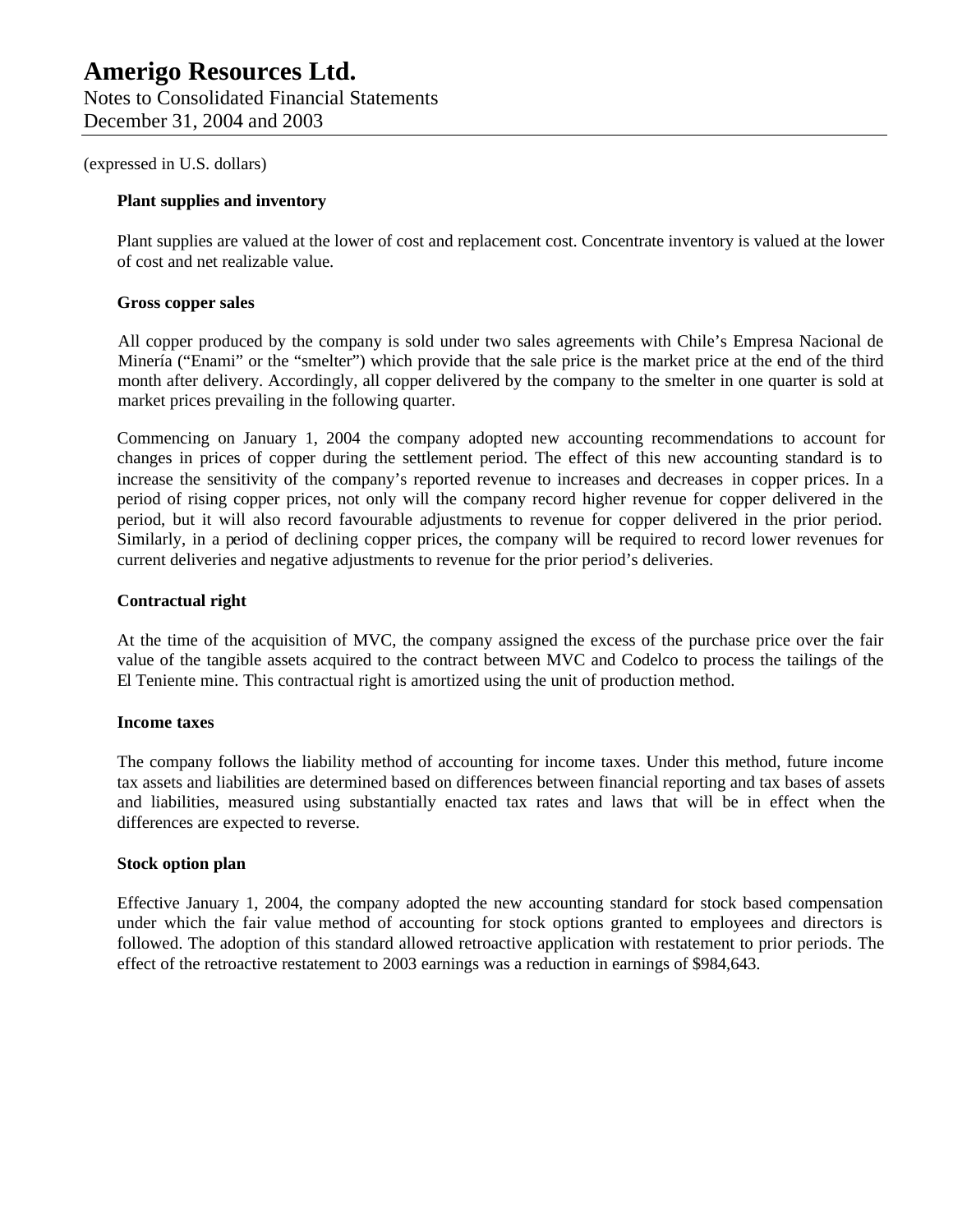Notes to Consolidated Financial Statements December 31, 2004 and 2003

(expressed in U.S. dollars)

#### **Earnings per share**

Earnings per common share are calculated using the weighted average number of common shares outstanding during each period. Diluted earnings per common share are calculated using the treasury stock method, which assumes that stock options are only exercised when the exercise price is below the average market price during the period, and that the company will use the proceeds to purchase its common shares at their average market price during the period.

### **3 Acquisition of Minera Valle Central S.A.**

On July 3, 2003, the company, through a subsidiary, acquired all of the issued and outstanding shares of MVC, a Chilean copper producer that has a contract with Chile's state owned copper producer Codelco through 2021 to process the tailings from the El Teniente mine in Chile.

Consideration for this acquisition was \$1,854,559 and the assumption of loans of \$18,145,411 due to former shareholders, of which \$16,600,000 was repaid at the time of the acquisition. The remaining loan balance of \$1,545,411 together with the acquisition price, total a Note Payable of \$3,400,000. The note, together with accrued interest, is payable in cash or shares of Amerigo three years after the acquisition if the average copper price is over \$0.82 per pound. Payment in cash or shares is at the option of the company; however, if the company elects to pay in shares, the vendor has the right to either receive the payment in shares at the then current market price or receive payment in cash within two years counted from the end of the three-year period plus interest at an annual rate of 5%. If the copper price is below \$0.82 per pound, the payment period will be extended to five years from the date of acquisition. Payment will be made in cash only plus interest at an annual rate of 5%.

This acquisition was accounted for using the purchase method and results of operations have been consolidated since the date of acquisition. The following table summarizes the purchase price allocation based on final allocation of the fair values of the assets acquired and liabilities assumed.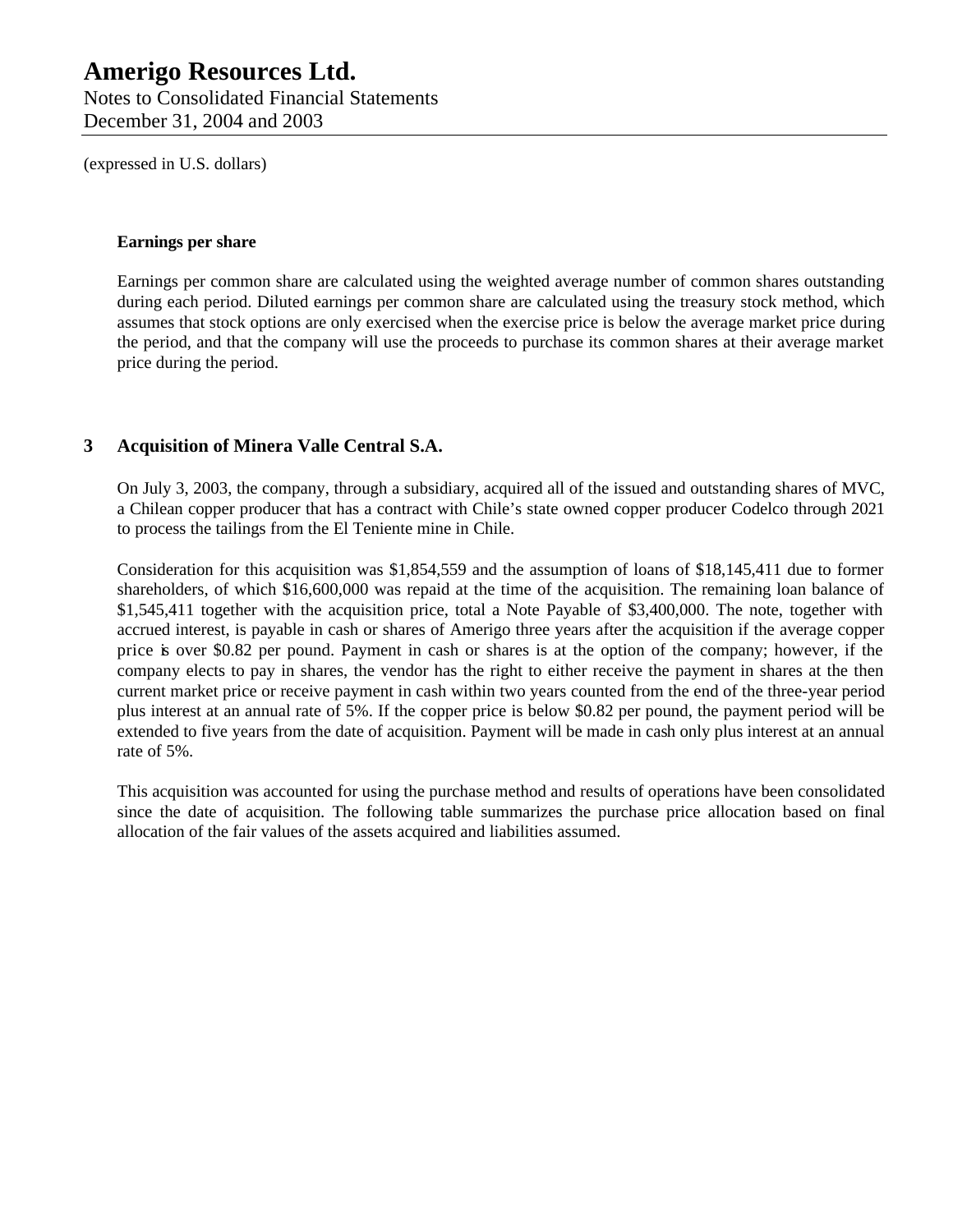Notes to Consolidated Financial Statements December 31, 2004 and 2003

(expressed in U.S. dollars)

| Net assets acquired<br>31,110<br>Cash<br>Accounts receivable<br>688,337<br>575,324<br>Inventory<br>159,979<br>Other assets<br>15,810,675<br>Property, plant and equipment<br>2,471,495<br>Future income tax assets<br>8,609,361<br>Contractual right<br>28,346,281<br><b>Liabilities assumed</b><br>Loan from former shareholders<br>(18,230,846)<br>Enami loan<br>(2,471,124)<br>(1,779,739)<br>Accounts payable<br><b>Accrued liabilities</b><br>(322,780)<br>(1,851,055)<br>Asset retirement obligation<br>Future income tax liabilities<br>(1,256,002)<br>Total liabilities acquired<br>25,911,546<br>2,434,735<br>Net assets acquired<br><b>Consideration</b><br>Note payable issued to vendor<br>1,854,559<br>Acquisition costs<br>Legal and other related costs<br>377,568<br>202,608<br>Stamp duties<br>2,434,735 | \$ |
|---------------------------------------------------------------------------------------------------------------------------------------------------------------------------------------------------------------------------------------------------------------------------------------------------------------------------------------------------------------------------------------------------------------------------------------------------------------------------------------------------------------------------------------------------------------------------------------------------------------------------------------------------------------------------------------------------------------------------------------------------------------------------------------------------------------------------|----|
|                                                                                                                                                                                                                                                                                                                                                                                                                                                                                                                                                                                                                                                                                                                                                                                                                           |    |
|                                                                                                                                                                                                                                                                                                                                                                                                                                                                                                                                                                                                                                                                                                                                                                                                                           |    |
|                                                                                                                                                                                                                                                                                                                                                                                                                                                                                                                                                                                                                                                                                                                                                                                                                           |    |
|                                                                                                                                                                                                                                                                                                                                                                                                                                                                                                                                                                                                                                                                                                                                                                                                                           |    |
|                                                                                                                                                                                                                                                                                                                                                                                                                                                                                                                                                                                                                                                                                                                                                                                                                           |    |
|                                                                                                                                                                                                                                                                                                                                                                                                                                                                                                                                                                                                                                                                                                                                                                                                                           |    |
|                                                                                                                                                                                                                                                                                                                                                                                                                                                                                                                                                                                                                                                                                                                                                                                                                           |    |
|                                                                                                                                                                                                                                                                                                                                                                                                                                                                                                                                                                                                                                                                                                                                                                                                                           |    |
|                                                                                                                                                                                                                                                                                                                                                                                                                                                                                                                                                                                                                                                                                                                                                                                                                           |    |
|                                                                                                                                                                                                                                                                                                                                                                                                                                                                                                                                                                                                                                                                                                                                                                                                                           |    |
|                                                                                                                                                                                                                                                                                                                                                                                                                                                                                                                                                                                                                                                                                                                                                                                                                           |    |
|                                                                                                                                                                                                                                                                                                                                                                                                                                                                                                                                                                                                                                                                                                                                                                                                                           |    |
|                                                                                                                                                                                                                                                                                                                                                                                                                                                                                                                                                                                                                                                                                                                                                                                                                           |    |
|                                                                                                                                                                                                                                                                                                                                                                                                                                                                                                                                                                                                                                                                                                                                                                                                                           |    |
|                                                                                                                                                                                                                                                                                                                                                                                                                                                                                                                                                                                                                                                                                                                                                                                                                           |    |
|                                                                                                                                                                                                                                                                                                                                                                                                                                                                                                                                                                                                                                                                                                                                                                                                                           |    |
|                                                                                                                                                                                                                                                                                                                                                                                                                                                                                                                                                                                                                                                                                                                                                                                                                           |    |
|                                                                                                                                                                                                                                                                                                                                                                                                                                                                                                                                                                                                                                                                                                                                                                                                                           |    |
|                                                                                                                                                                                                                                                                                                                                                                                                                                                                                                                                                                                                                                                                                                                                                                                                                           |    |
|                                                                                                                                                                                                                                                                                                                                                                                                                                                                                                                                                                                                                                                                                                                                                                                                                           |    |
|                                                                                                                                                                                                                                                                                                                                                                                                                                                                                                                                                                                                                                                                                                                                                                                                                           |    |
|                                                                                                                                                                                                                                                                                                                                                                                                                                                                                                                                                                                                                                                                                                                                                                                                                           |    |
|                                                                                                                                                                                                                                                                                                                                                                                                                                                                                                                                                                                                                                                                                                                                                                                                                           |    |
|                                                                                                                                                                                                                                                                                                                                                                                                                                                                                                                                                                                                                                                                                                                                                                                                                           |    |
|                                                                                                                                                                                                                                                                                                                                                                                                                                                                                                                                                                                                                                                                                                                                                                                                                           |    |

## **4 Plant supplies and inventory**

|                                         | December 31,<br>2004 | December 31,<br>2003 |
|-----------------------------------------|----------------------|----------------------|
| Plant supplies<br>Concentrate inventory | 1,028,955<br>124,150 | 484,276<br>48,380    |
|                                         | 1,153,105            | 532,656              |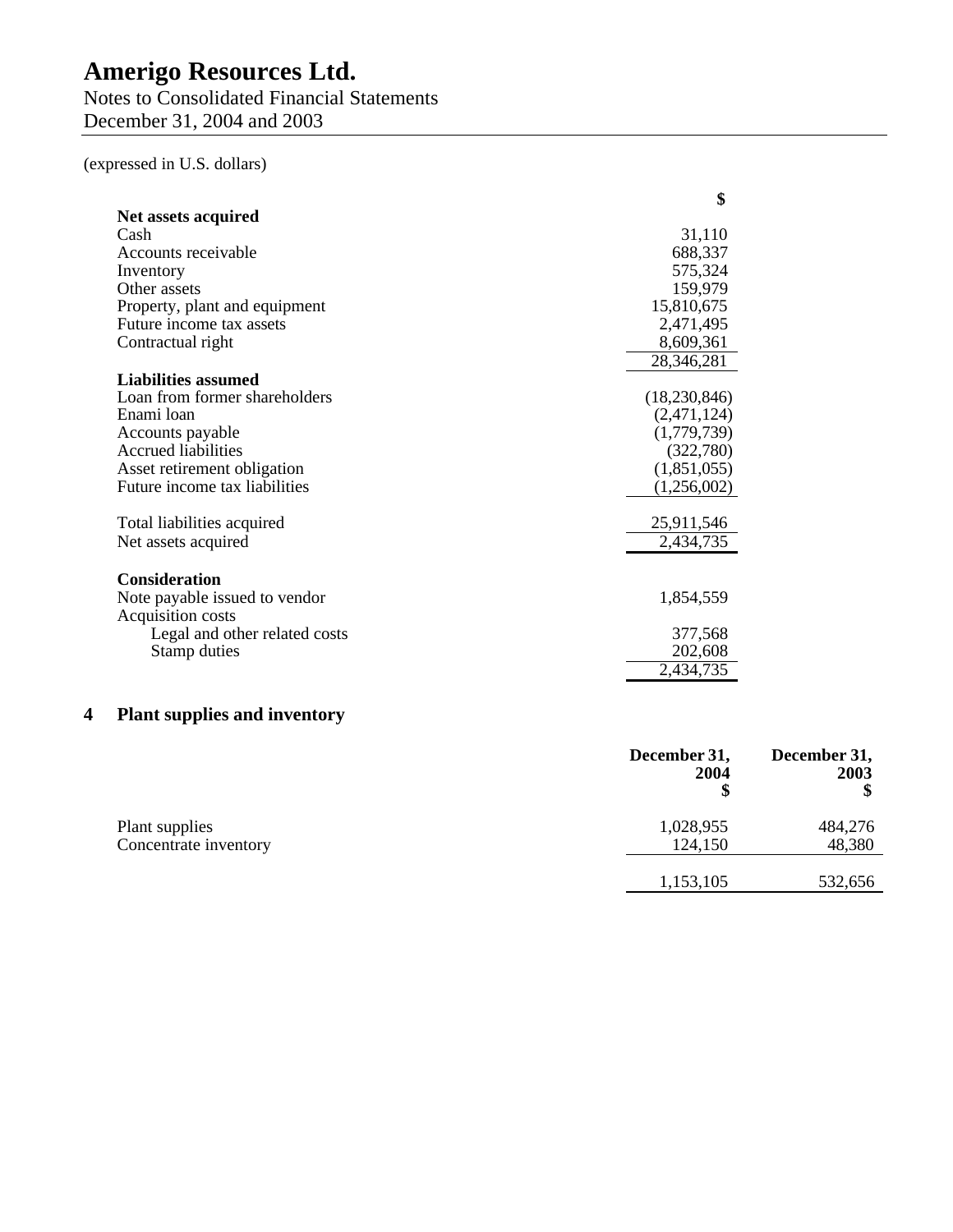Notes to Consolidated Financial Statements December 31, 2004 and 2003

(expressed in U.S. dollars)

### **5 Mineral property, plant and equipment**

|                                              | December 31,<br>2004<br>\$ | December 31,<br>2003 |
|----------------------------------------------|----------------------------|----------------------|
| Plant and infrastructure                     | 16,501,788                 | 8,356,464            |
| Machinery and equipment                      | 9,188,691                  | 6,643,320            |
| Contractual rights                           | 8,029,185                  | 8,029,185            |
| Asset retirement obligations                 | 1,851,055                  | 1,851,055            |
| Office furniture, equipment and other assets | 862,717                    | 906,454              |
|                                              | 36,433,436                 | 25,786,478           |
| Accumulated depreciation                     | (1,953,635)                | (826, 249)           |
|                                              | 34,479,801                 | 24,960,229           |
| Mineral properties – Canada                  |                            | 368,040              |
|                                              | 34,479,801                 | 25,328,269           |

Three of the company's mineral properties in Canada were sold (Note 10) and the remaining two properties were written off (Note 11) during the year ended December 31, 2004.

Mineral properties in Canada consisted of:

|                        | December 31,<br>2003<br><b>Balance</b> | <b>Deferred</b><br>exploration | Sale of<br>properties    | Write-off of<br>properties | December 31,<br>2004<br><b>Balance</b> |
|------------------------|----------------------------------------|--------------------------------|--------------------------|----------------------------|----------------------------------------|
|                        |                                        |                                | \$                       |                            | $\mathbf{\$}$                          |
| Island Copper, Ontario | 176,989                                | 724                            | (177, 713)               |                            |                                        |
| Coppercorp, Ontario    | 123,445                                | 4,395                          | (127, 840)               |                            |                                        |
| Bellevue, Ontario      | 18,077                                 |                                | (18,077)                 |                            |                                        |
| Deroche, Ontario       | 12,517                                 |                                | $\overline{\phantom{a}}$ | (12,517)                   |                                        |
| Caniapiscau, Ontario   | 37,012                                 |                                |                          | (37, 012)                  |                                        |
|                        | 368,040                                | 5,119                          | (323, 630)               | (49, 529)                  |                                        |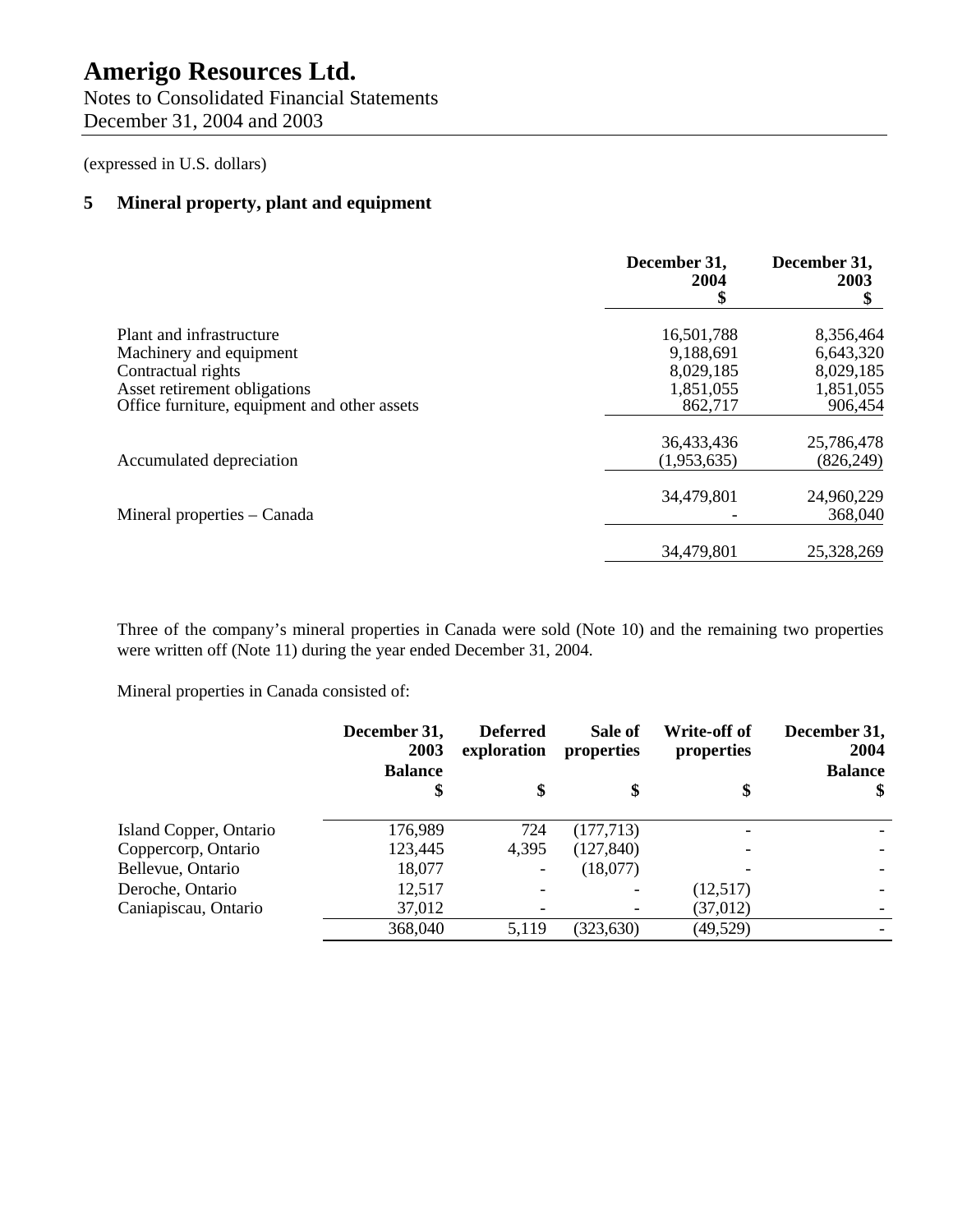Notes to Consolidated Financial Statements December 31, 2004 and 2003

#### (expressed in U.S. dollars)

|                        | <b>February 28, 2003</b><br><b>Balance</b> | <b>Deferred</b><br>exploration | <b>December 31, 2003</b><br><b>Balance</b> |
|------------------------|--------------------------------------------|--------------------------------|--------------------------------------------|
| Island Copper, Ontario | 131,866                                    | 45,123                         | 176,989                                    |
| Coppercorp, Ontario    | 67,322                                     | 56,123                         | 123,445                                    |
| Bellevue, Ontario      | 12,368                                     | 5,709                          | 18,077                                     |
| Deroche, Ontario       | 5,930                                      | 6,587                          | 12,517                                     |
| Caniapiscau, Quebec    | 37,012                                     |                                | 37,012                                     |
|                        | 254,498                                    | 113,542                        | 368,040                                    |

### **6 Enami loans**

Prior to being acquired by Amerigo, MVC entered into a series of loan agreements with a Chilean state owned company, Enami.

The loans were fully repaid in the year ended December 31, 2004.

### **7 El Teniente Royalty payable**

MVC has a contract with Codelco through at least 2021 to process the tailings from the El Teniente mine in Chile. As part of the terms and conditions of the contract, MVC pays a royalty to Codelco – El Teniente based on a formula that considers both the price of copper and the copper content in the tailings. No royalties are payable if the copper price is below \$0.80 per pound (for copper content in tailings between 0.09% and 0.1499%); if the copper price is between \$0.80 and \$0.95 the royalty varies on a sliding scale from 0 to 10%; if the copper price is between \$0.95 and \$1.30 the royalty is 10%; and if the copper price is \$1.30 or higher, the maximum royalty of 13.5% is payable.

Royalty payments are priced at the average LME price for the third month following delivery, and invoiced by El Teniente on a monthly basis within the first 30 days of the third month following the month of delivery of the tailings; payment to El Teniente is effected within 10 days of receipt of invoices. Accordingly, the royalties to El Teniente have been classified as current liabilities.

#### **8 Related party transactions**

#### **a) Minority Interest**

The company holds its interest in MVC through its subsidiary Amerigo International Holdings Corp. ("Amerigo International"). Amerigo International is controlled by the company and is a wholly-owned subsidiary, except for certain outstanding Class A shares which are shown on the company's Balance Sheet as Minority Interest at their book value of \$1,000. The Class A shares are owned indirectly by certain directors and officers of the company.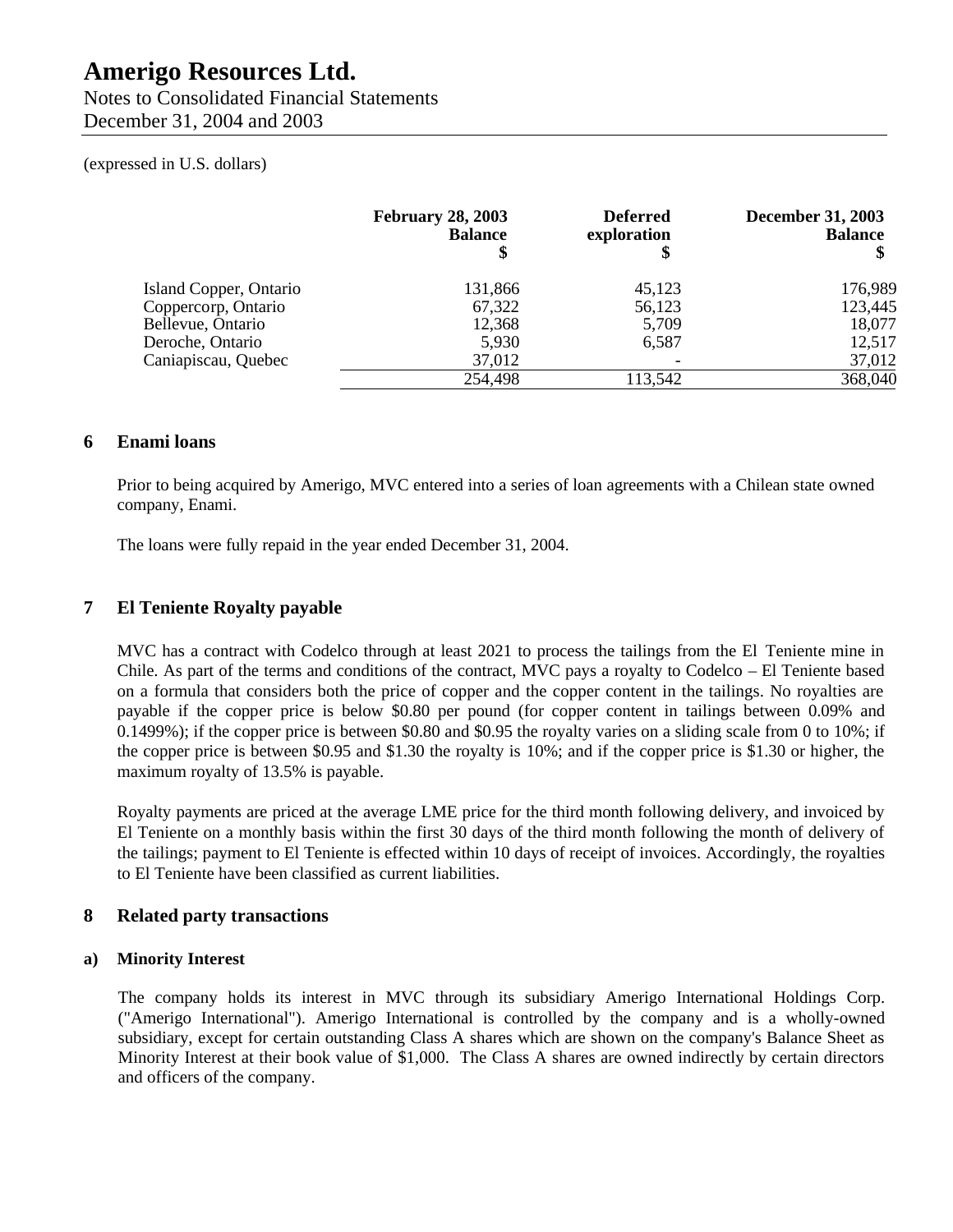#### (expressed in U.S. dollars)

The holders of the Class A shares are not entitled to any dividend or to other participation in the profits of Amerigo International, except for a total royalty dividend calculated as follows:

- \$0.01 for each pound of copper produced by MVC or any successor entity to MVC if the price of copper is under \$0.80, or
- \$0.015 for each pound of copper produced by MVC or any successor entity to MVC if the price of copper is \$0.80 or more.

During the year ended December 31, 2004, a royalty dividend of \$466,832 was paid or accrued to the Amerigo International Class A shareholders on the basis described above. The royalty dividend is shown as Minority Interest in the Consolidated Statement of Operations. At December 31, 2004 \$46,264 of this amount was payable.

#### **b) Management fees**

During the year ended December 31, 2004 the company paid or accrued \$379,852 in management fees to certain directors and officers of the company. Included in accounts payable and accrued liabilities at December 31, 2004 are \$199,272 of management fees payable to certain directors and officers of the company.

#### **c) Directors fees and remuneration to officers**

During the year ended December 31, 2004 the company paid or accrued \$39,034 in directors fees to independent directors and \$91,093 in consulting fees to certain officers of the company. Directors fees and consulting fees to officers are categorized as Salaries, Consulting and Professional Fees in the company's consolidated financial statements.

**d)** At December 31, 2004 two officers of the company acted one as a director and the other as an officer of Nikos Explorations Ltd. ("Nikos") (Note 10). At the time of the disposition of mineral properties described in Note 10, no officers or directors of the company served as directors or officers of Nikos.

### **9 Capital stock**

Authorized - Unlimited common shares without par value

#### **a) Summary of capital stock issued in the period**

In the year ended December 31, 2004 the company received \$1,934,553 from the exercise of 4,767,195 share purchase warrants at exercise prices ranging from Cdn\$0.20 to Cdn\$0.70 per share purchase warrant. A total of \$294,062 of these proceeds were received in December 2003 and recorded as Capital Stock to be Issued in the December 31, 2003 Balance Sheet.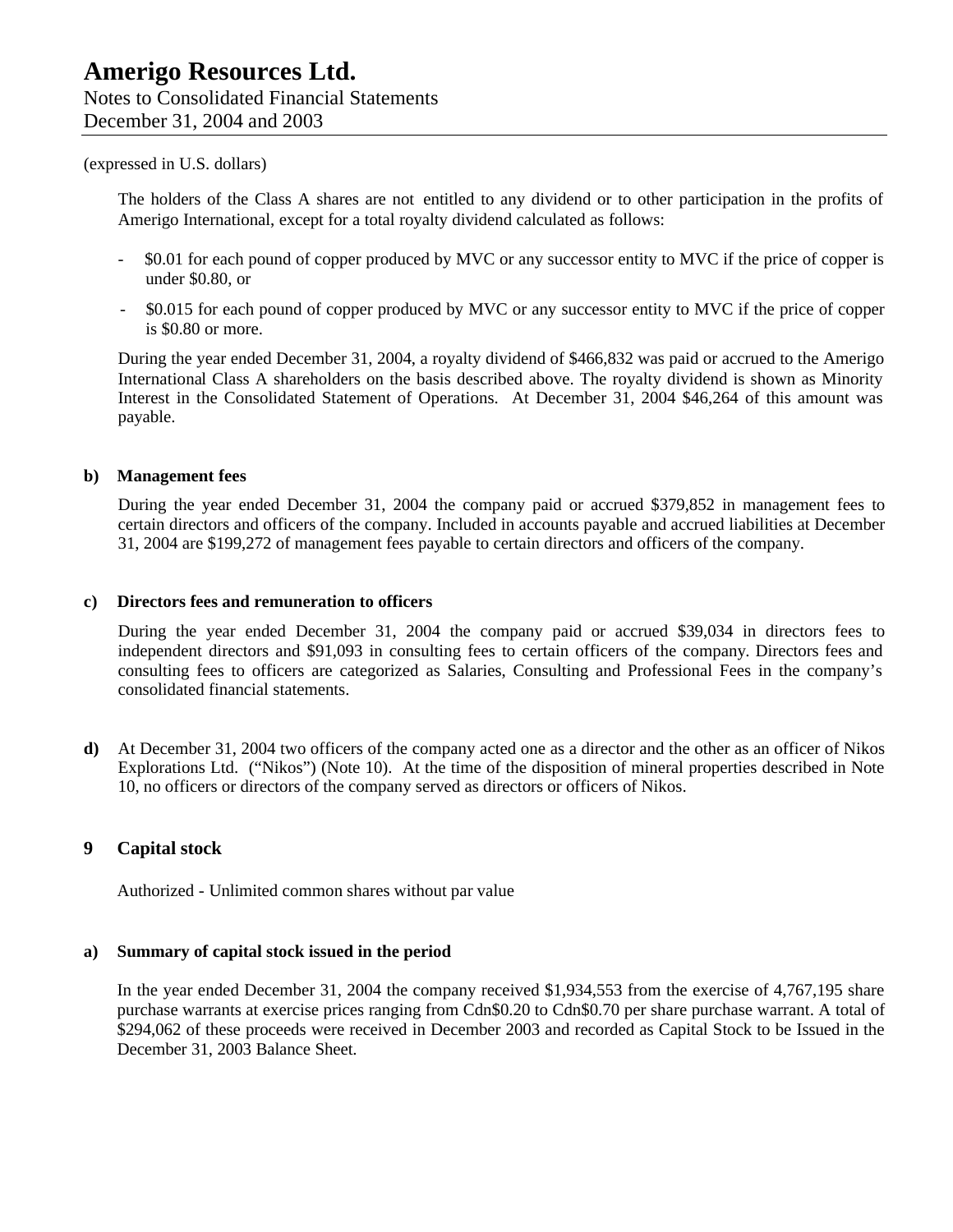Notes to Consolidated Financial Statements December 31, 2004 and 2003

#### (expressed in U.S. dollars)

Also in the year ended December 31, 2004 the company received \$94,979 from the exercise of 230,000 stock options at exercise prices ranging from Cdn\$0.20 to Cdn\$1.23 per stock option.

#### **b) Stock options**

#### **Stock option plan**

The company established a stock option plan (the Plan) on April 2, 2003. The Board of Directors of the company (the Board) administers the Plan, whereby it may from time to time grant options to purchase common shares of the company to directors, officers, key employees and certain other persons who provide services to the company or its subsidiaries. The maximum aggregate number of common shares issuable under the Plan will not exceed 5,194,569 and the aggregate number of common shares reserved for issuance to any one person under the Plan in any 12-month period must not exceed 5% of the outstanding common shares of the company, on a non-diluted basis. The exercise price of an option is determined by the Board and shall be no less than the closing price of the common shares on the Exchange on the day preceding the date of grant, less the maximum discount permitted by the policies of the Exchange subject to the minimum exercise price per common share permitted by the Exchange. Options must be exercised within a five year period from the date of grant. Vesting periods are determined by the Board.

A summary of the company's stock options at December 31, 2004 and December 31, 2003 and the changes for the twelve and ten month periods ending on those dates is presented below:

|                                                   |                                   | <b>Twelve months ended</b><br><b>December 31, 2004</b> |                                   | Ten months ended<br><b>December 31, 2003</b>      |
|---------------------------------------------------|-----------------------------------|--------------------------------------------------------|-----------------------------------|---------------------------------------------------|
|                                                   | Outstanding<br>options            | Weighted<br>average<br>exercise<br>price<br>Cdn\$      | Outstanding<br>options            | Weighted<br>average<br>exercise<br>price<br>Cdn\$ |
| Balance – start of period<br>Granted<br>Exercised | 1,680,000<br>225,000<br>(230,000) | 0.96<br>1.85<br>0.54                                   | 320,000<br>1,525,000<br>(165,000) | 0.20<br>1.04<br>0.20                              |
| Expired                                           |                                   |                                                        |                                   | $\overline{\phantom{a}}$                          |
| Balance – end of period                           | 1,675,000                         | 1.14                                                   | 1,680,000                         | 0.96                                              |

On May 11, 2004 the company granted stock options to purchase an aggregate of 75,000 common shares to one senior officer, with an exercise price of Cdn\$1.55 per share, expiring on May 11, 2009. The company recorded a stock-based compensation of \$41,153 associated with this option grant.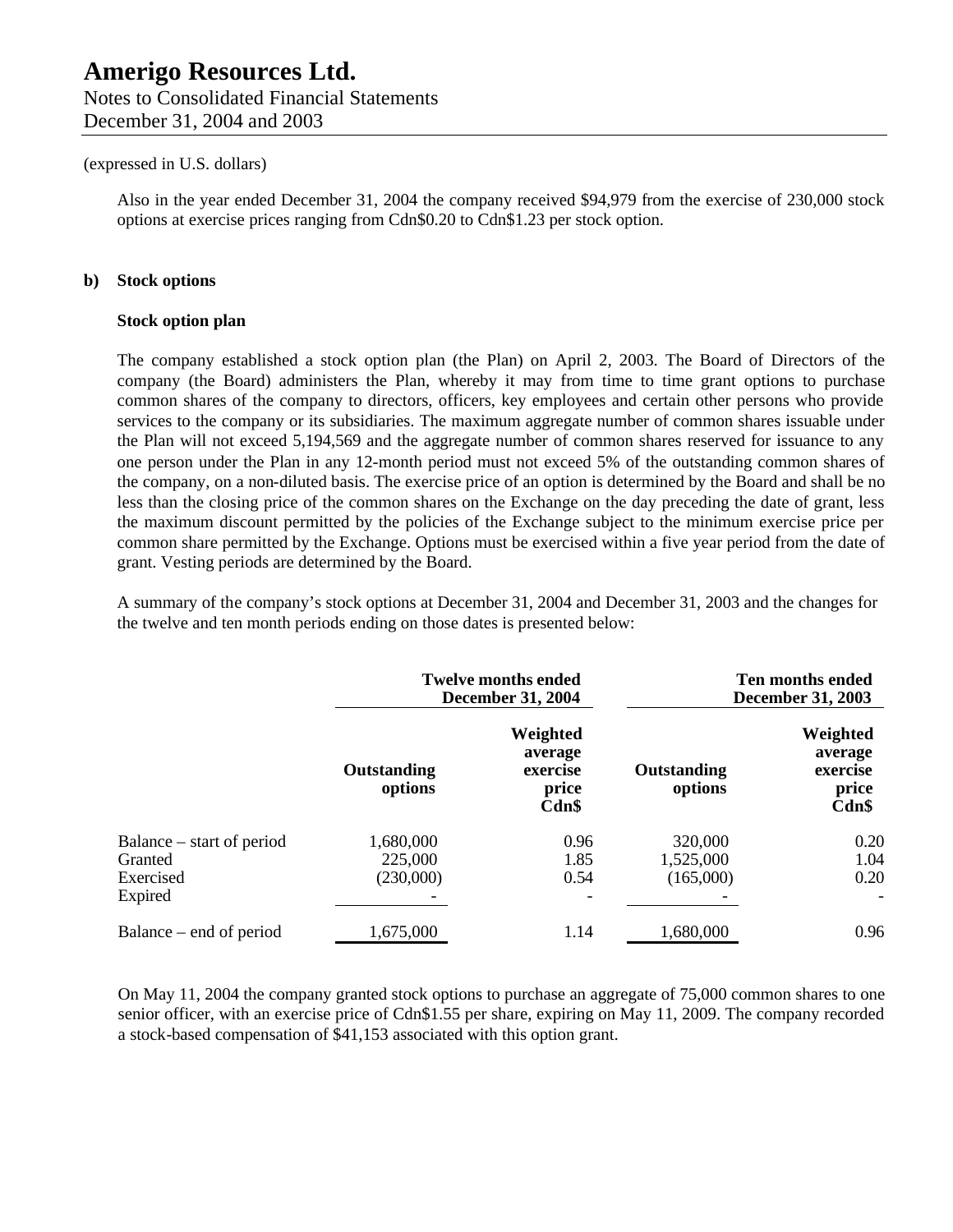#### (expressed in U.S. dollars)

On October 5, 2004 the company granted stock options to purchase an aggregate of 150,000 common shares to two directors, with an exercise price of Cdn\$2.00 per share, expiring on October 5, 2009. The company recorded a stock-based compensation of \$113,593 associated with this option grant.

#### **Value assigned to stock options**

|                                                                   | <b>December 31, 2004</b> | <b>December 31, 2003</b> |
|-------------------------------------------------------------------|--------------------------|--------------------------|
| Balance – beginning of period                                     | 986,390                  | 1.747                    |
| Options granted<br>Transfer to capital stock on exercise of stock | 154,746                  | 984,643                  |
| options                                                           | (48, 425)                | -                        |
| Balance – end of period                                           | 1,092,711                | 986,390                  |

The company estimated that the weighted average fair value of the options granted during the ten months ended December 31, 2003 was \$0.65 per option by using the Black-Scholes Option Pricing Model with the following weighted average assumptions:

| Expected dividend yield         | $0\%$   |
|---------------------------------|---------|
| Expected stock price volatility | 148.50% |
| Risk-free interest rate         | 2.60%   |
| Expected life of options        | 5 years |

The company estimated that the fair value of 75,000 options granted during the twelve months ended December 31, 2004 was \$0.55 per option by using the Black-Scholes Option Pricing Model with the following weighted average assumptions:

| Expected dividend yield         | $0\%$   |
|---------------------------------|---------|
| Expected stock price volatility | 51.6%   |
| Risk-free interest rate         | 4.00%   |
| Expected life of options        | 5 years |

The company estimated that the fair value of 150,000 options granted during the twelve months ended December 31, 2004 was \$0.76 per option by using the Black-Scholes Option Pricing Model with the following weighted average assumptions:

| Expected dividend yield         | $0\%$   |
|---------------------------------|---------|
| Expected stock price volatility | 50%     |
| Risk-free interest rate         | 4.10%   |
| Expected life of options        | 5 years |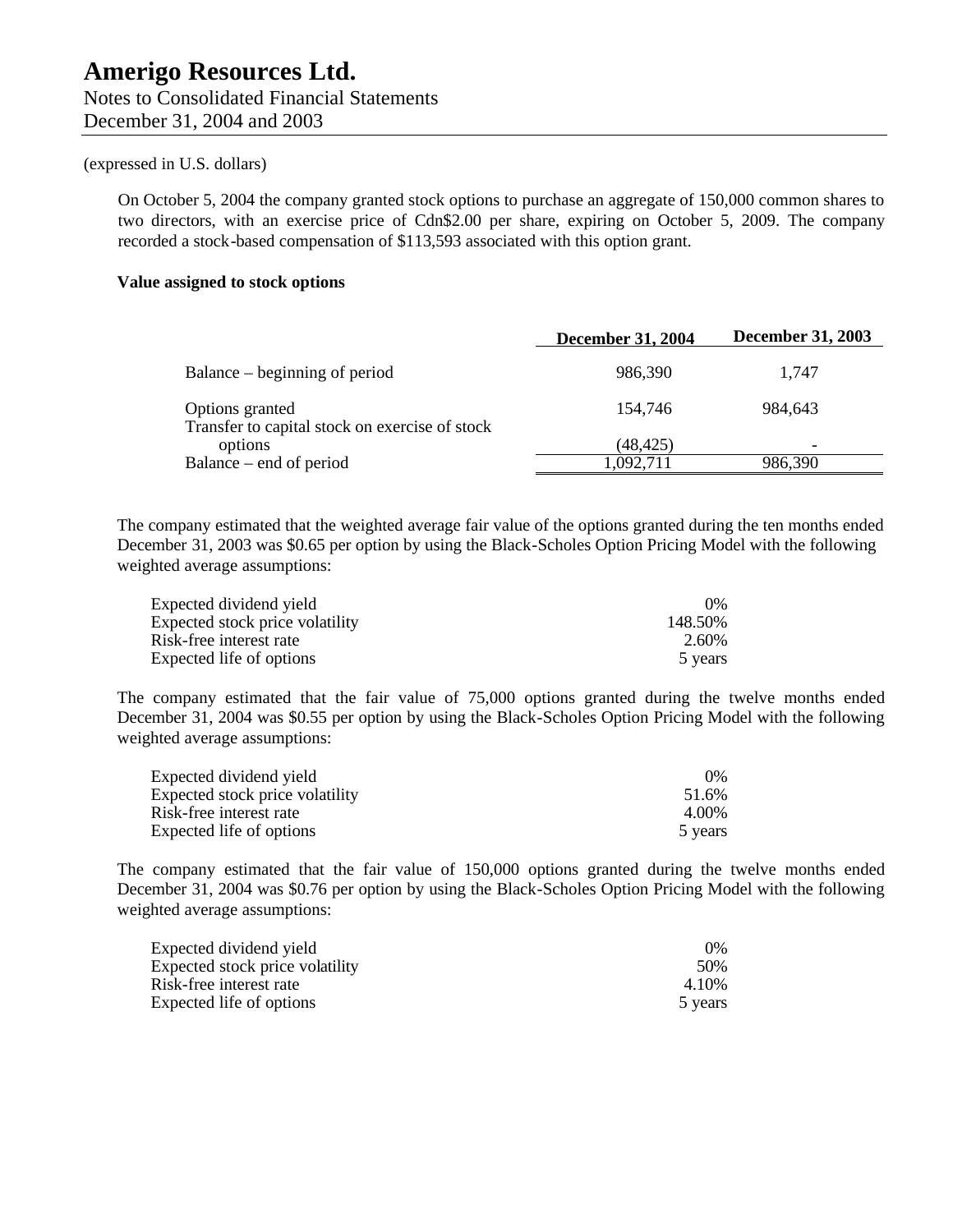#### (expressed in U.S. dollars)

The following stock options were outstanding and exercisable as at December 31, 2004:

| Range of<br>exercise<br>prices<br>Cdn\$ | <b>Number</b><br>exercisable | Weighted<br>average<br>remaining<br>contractual life | Weighted<br>average exercise<br>price<br>Cdn\$ |
|-----------------------------------------|------------------------------|------------------------------------------------------|------------------------------------------------|
| $0.36 \text{ to } 2.00$                 | 1,675,000                    | 3.80 years                                           | 1.14                                           |

#### **c) Warrants**

During the year ended December 31, 2004, 4,767,195 warrants with exercise prices ranging from Cdn\$0.20 to Cdn\$0.70 were exercised for net proceeds of \$1,934,553, of which \$294,062 were received in December 2003.

#### **Share purchase warrants outstanding at December 31, 2004:**

| Number of<br>warrants | <b>Exercise price</b><br>per warrant<br>Cdn\$ | <b>Expiry date</b>   |  |
|-----------------------|-----------------------------------------------|----------------------|--|
| 80,000                | 0.25                                          | February 12, 2005    |  |
| 371,500               | 0.32                                          | April 16, 2005       |  |
| 19,872,516            | 0.70                                          | June 18 and 20, 2005 |  |
| 20,324,016            |                                               |                      |  |

Each warrant entitles the holder to purchase one common share of the company.

### **10 Disposition of mineral properties**

On January 2004 the company entered into an agreement to sell a 100% interest in three Canadian exploration properties to Nikos for consideration on closing of 5,000,000 shares of Nikos, and contingent consideration of a further 5,000,000 Nikos common shares in the event Nikos retains the mineral properties on June 30, 2005. The Nikos shares received on closing were valued at \$477,230 (the equivalent at closing of C\$650,000, a value of C\$0.13 per Nikos share, which was the share fair market value at the time the agreement with Nikos was executed). The company has recorded the investment in Nikos as a long-term investment in its Consolidated Balance Sheet. The company recorded a gain on disposition of \$146,259 on disposition of these properties.

### **11 Write-off of mineral properties**

During the year ended December 31, 2004 and following the disposition of three of its mineral properties (Note 10), the company recorded a write-off of \$49,529, being the full book value of its two remaining Canadian mineral properties.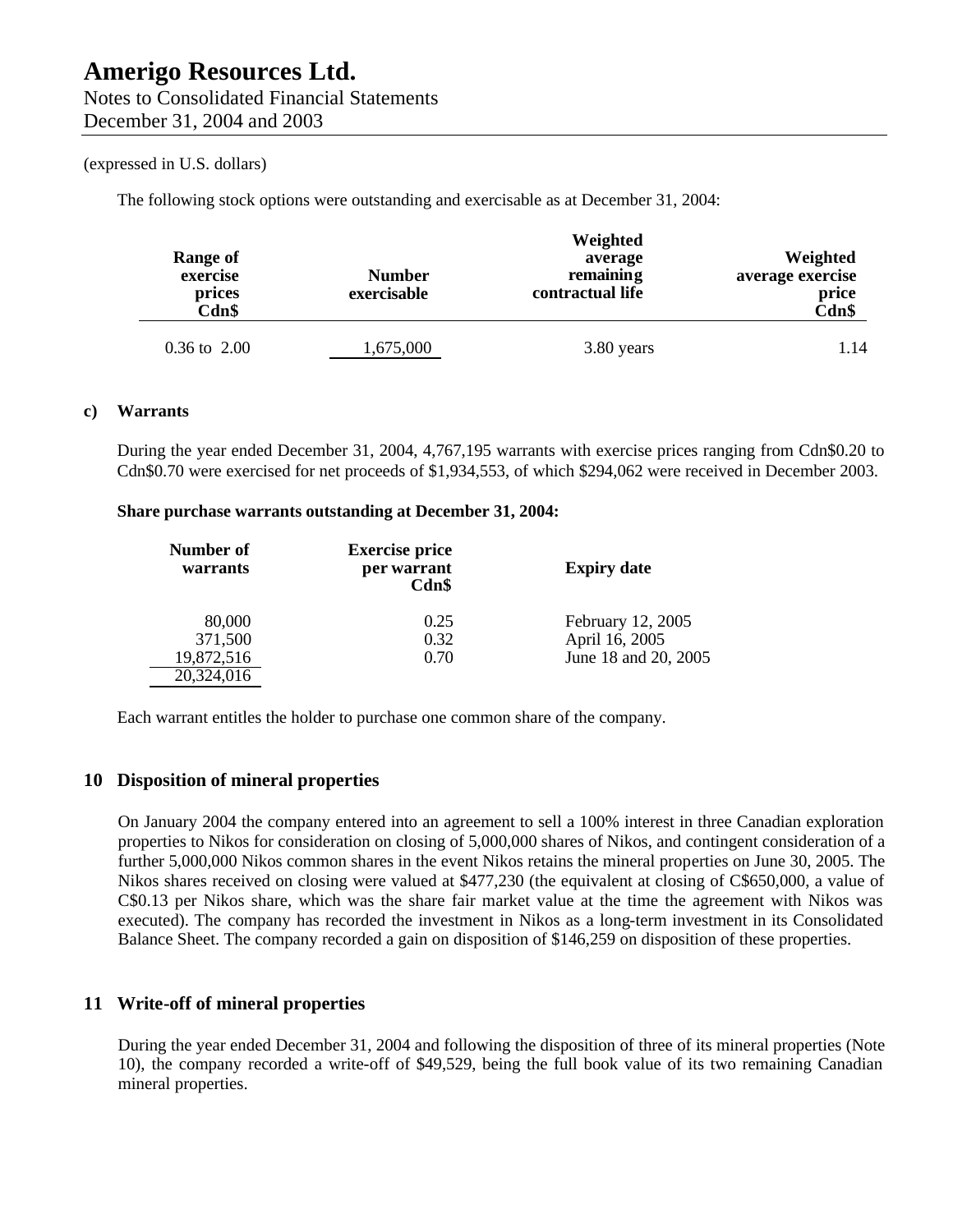Notes to Consolidated Financial Statements December 31, 2004 and 2003

(expressed in U.S. dollars)

#### **12 Income Taxes**

The reconciliation of the combined Canadian federal and provincial statutory income tax rate to the effective tax rate is as follows:

|                                                          | <b>Twelve months</b><br>ended | <b>Ten months</b><br>ended |
|----------------------------------------------------------|-------------------------------|----------------------------|
|                                                          | December 31,<br>2004          | December 31,<br>2003       |
| Combined federal and provincial statutory tax rate       | 35.62%                        | 40%                        |
| Income tax at statutory rates                            | 4,863,396                     | 827,901                    |
| Difference in foreign tax rates                          | (3,104,422)                   | (531, 467)                 |
| Benefit of Canadian deductible temporary differences not |                               |                            |
| recognized                                               | 659,293                       | 89,225                     |
| Benefit of Chilean tax losses                            |                               | (495, 155)                 |
| Other non deductible items, Canada                       | 57,844                        | 7,164                      |
| Other non deductible items, Chile                        | 71,053                        | 102,332                    |
| Provision for Chilean deductible temporary difference    | 36,144                        | (766, 337)                 |
| Other                                                    | (337, 785)                    |                            |
| Income tax expense (recovery)                            | 2,245,523                     | (766, 337)                 |

Future income taxes are provided for temporary differences. The significant components of future income tax assets and liabilities at December 31, 2004 and December 31, 2003 are as follows:

|                                                     | December 31, | December 31, |
|-----------------------------------------------------|--------------|--------------|
|                                                     | $2004($ \$)  | $2003($ \$)  |
| Future income tax asset                             |              |              |
| Unused tax losses, Canada                           | 891,008      | 732,513      |
| Unused tax losses, Chile                            | 618,542      | 2,686,917    |
| Resource assets, Canada                             | 475,975      | 272,208      |
| Plant and equipment, Canada                         | 7,566        |              |
| Other intangible assets, Canada                     | 289,465      |              |
| Other deductible temporary differences, Chile       | 744,688      | 779,613      |
|                                                     | 3,027,244    | 4,471,251    |
| Less valuation allowance, Canada                    | (1,664,014)  | (1,004,721)  |
| Less valuation allowance, Chile                     | (14, 495)    | (13,276)     |
| Future income tax asset, net of valuation allowance | 1,348,735    | 3,453,254    |
| Future income tax liability                         |              |              |
| Plant and equipment, Chile                          | (1,613,213)  | (1,492,820)  |
| Net future tax asset (liability)                    | (264, 478)   | 1,960,434    |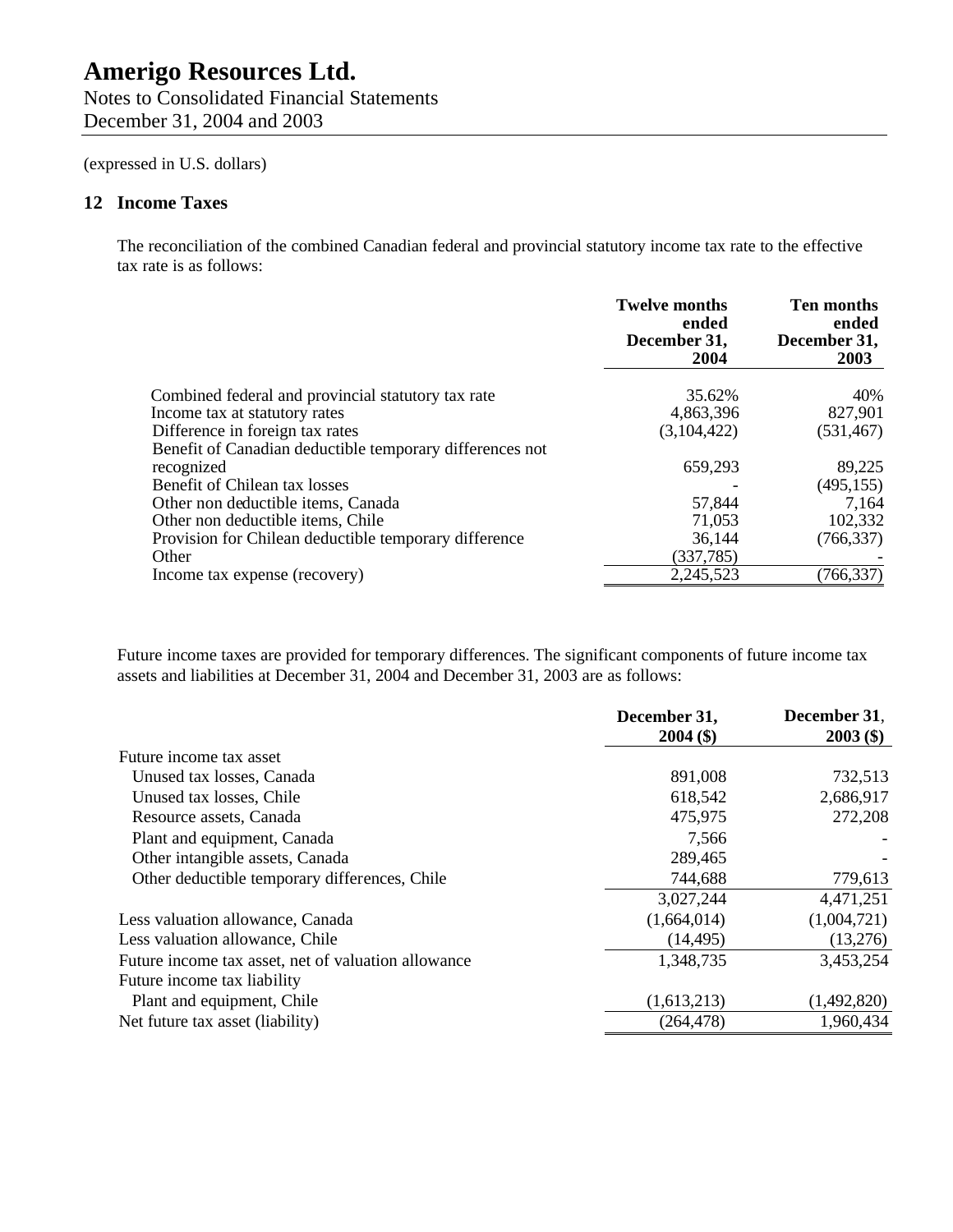Notes to Consolidated Financial Statements December 31, 2004 and 2003

#### (expressed in U.S. dollars)

As at December 31, 2004, the company has non-capital losses and cumulative exploration, development and depletion expenses in Canada of approximately \$2,502,000 and \$1,336,000 respectively carried forward for tax purposes and which are available to reduce taxable income in future years. The non-capital losses expire in the years presented below:

|      | \$        |
|------|-----------|
| 2005 | 397,000   |
| 2006 | 147,000   |
| 2007 | 142,000   |
| 2008 | 105,000   |
| 2010 | 607,000   |
| 2014 | 1,104,000 |
|      | 2,502,000 |

The Canadian resource pools consist of the following amounts. The cumulative exploration, development and depletion expenses can be carried forward indefinitely.

| 20,000    |
|-----------|
| 935,000   |
| 381,000   |
| 1,336,000 |
|           |

As at December 31, 2004 the company has unused tax losses in Chile of approximately \$3,638,000 which can be carried forward indefinitely for Chilean tax purposes.

#### **13 Supplemental Disclosure with Respect to Cash Flows**

|                                            | <b>Twelve months</b> | <b>Ten months</b> |
|--------------------------------------------|----------------------|-------------------|
|                                            | ended                | ended             |
|                                            | December 31,         | December 31,      |
|                                            | 2004                 | 2003              |
|                                            | \$)                  | $(\$)$            |
| Issuance of shares for mineral properties  |                      | 7,000             |
| Mineral properties for minority interest   |                      | 1,000             |
| Note payable on acquisition                |                      | 1,854,559         |
| Proceeds from sale of mineral properties   | 477,230              |                   |
| Cash paid during the year for interest     | 102,512              | 686,711           |
| Cash paid during the year for income taxes | 85,787               | 932               |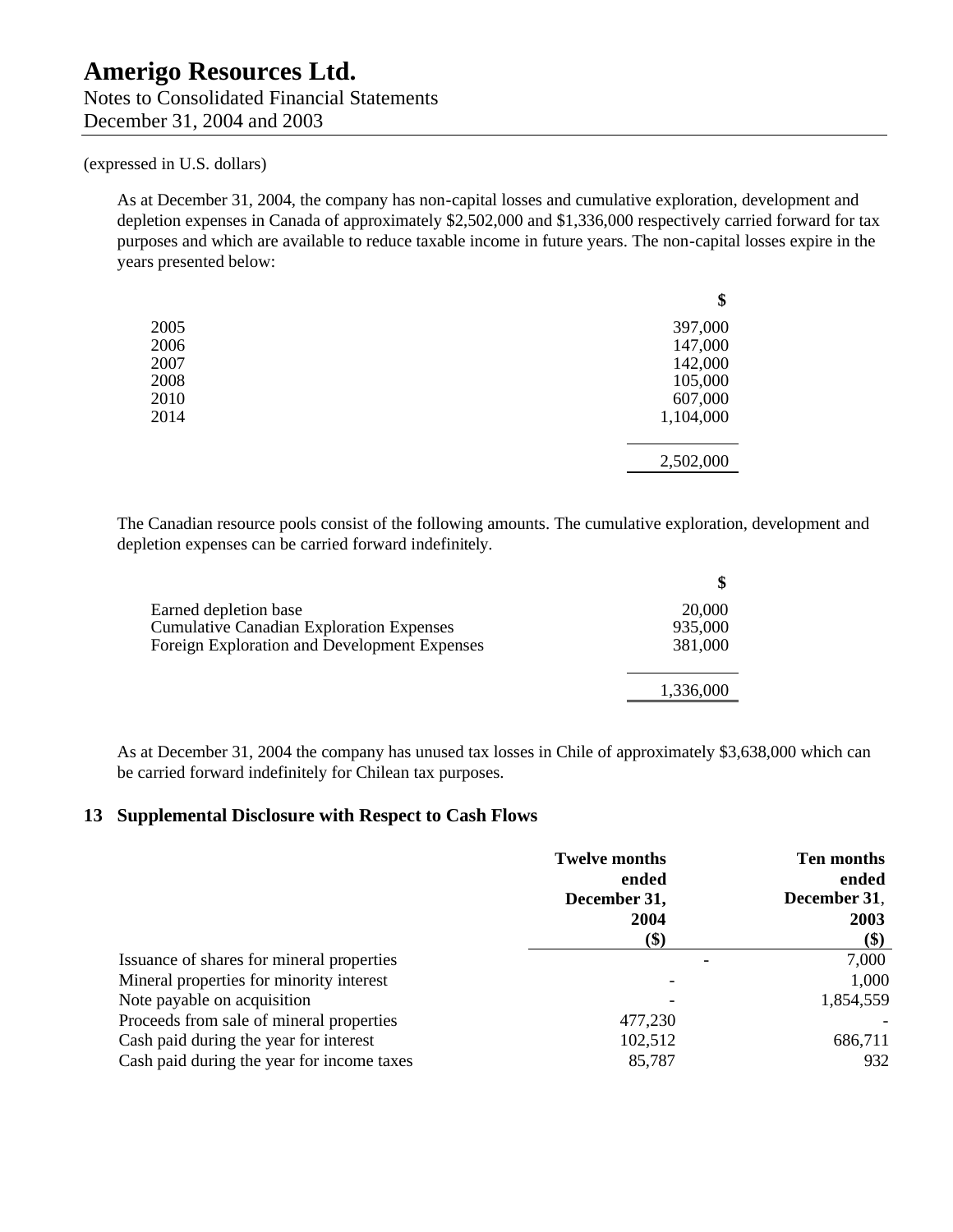(expressed in U.S. dollars)

|                  | December 31, | December 31, |
|------------------|--------------|--------------|
|                  | $2004($ \$)  | $2003($ \$)  |
| Cash             | 4,377,285    | 3,129,736    |
| Cash equivalents | 3,861,804    | 1,236,683    |
|                  | 8,239,089    | 4,366,419    |

#### **14 Financial Instruments**

#### **Fair value of financial instruments**

The company's financial instruments include cash and cash equivalents, accounts receivable, accounts payable and accrued liabilities, El Teniente royalty payable and notes payable. The fair value of these financial instruments approximates their carrying value. The fair value of the Nikos shares at December 31, 2004 was C\$0.185 per share.

The company is not exposed to significant interest and credit risks arising from these financial instruments but is exposed to currency risk derived from exchange rate fluctuations of the Chilean peso to the U.S. dollar that could have a material effect on the company's business, financial condition and results of operations. The company has not entered into foreign currency contracts or other instruments to mitigate this risk.

#### **Concentration of credit risk**

Concentration of credit risk in trade accounts receivable resides with one customer. Since this customer is a Chilean state company, the company does not require collateral and has estimated that no allowances are required to allow for potential credit losses, as the risk of non-performance is remote.

#### **15 Segmented information**

As at December 31, 2004, the company's assets are located mainly in Chile and its revenues arise from its Chilean operations. The company's sales to one customer represent 100% of reported revenue.

#### **16 Commitments**

MVC has certain commitments to sell copper concentrate to Enami on a yearly basis for each year from 2005 to 2008.